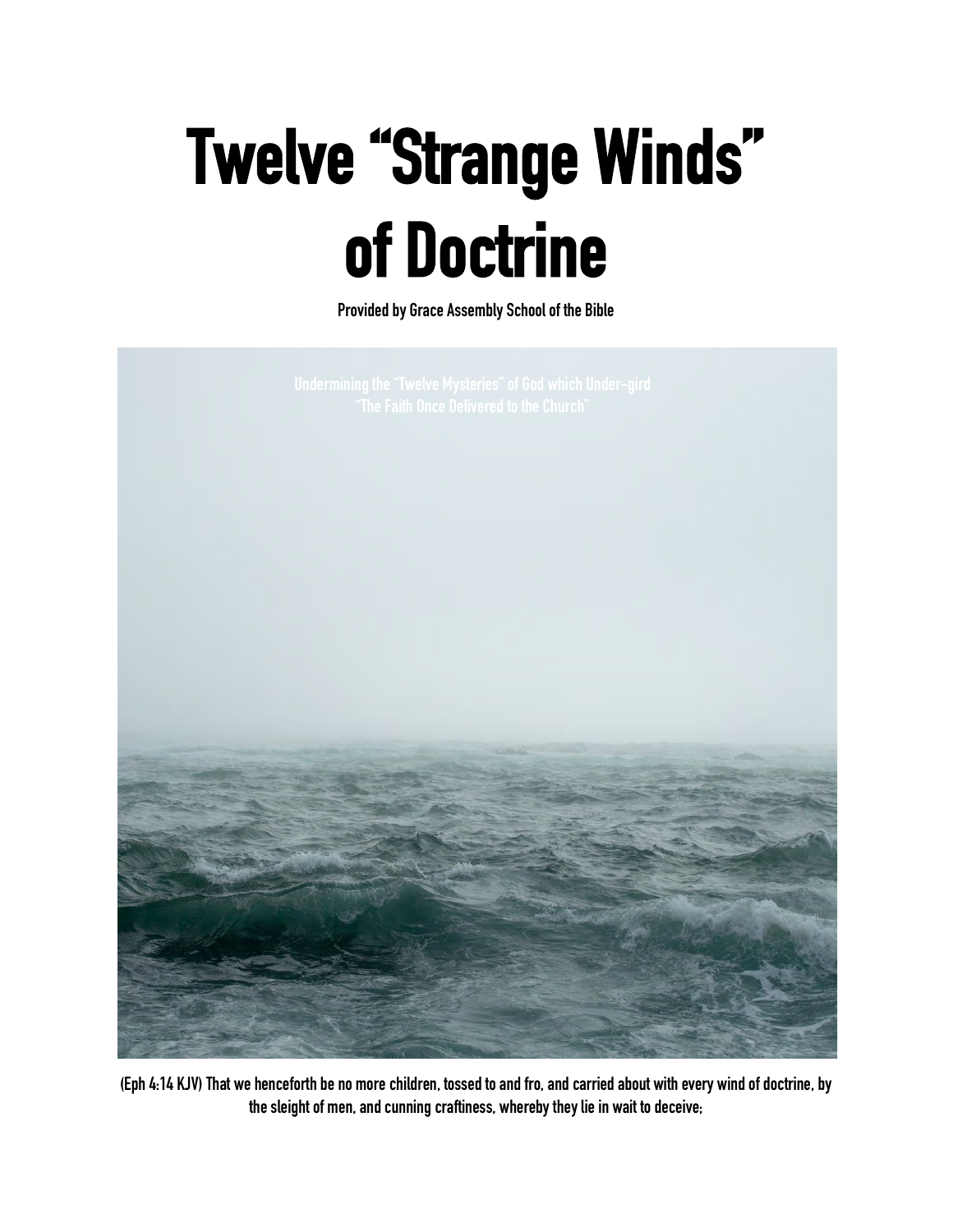# <span id="page-1-0"></span>**Table of Contents**

| ٠              |  |  |
|----------------|--|--|
| ٠              |  |  |
| $\blacksquare$ |  |  |
|                |  |  |
| $\blacksquare$ |  |  |
| ٠              |  |  |
| $\blacksquare$ |  |  |
|                |  |  |
|                |  |  |
| $\blacksquare$ |  |  |
| $\blacksquare$ |  |  |
| ٠              |  |  |
|                |  |  |
| $\blacksquare$ |  |  |
| $\blacksquare$ |  |  |
| $\blacksquare$ |  |  |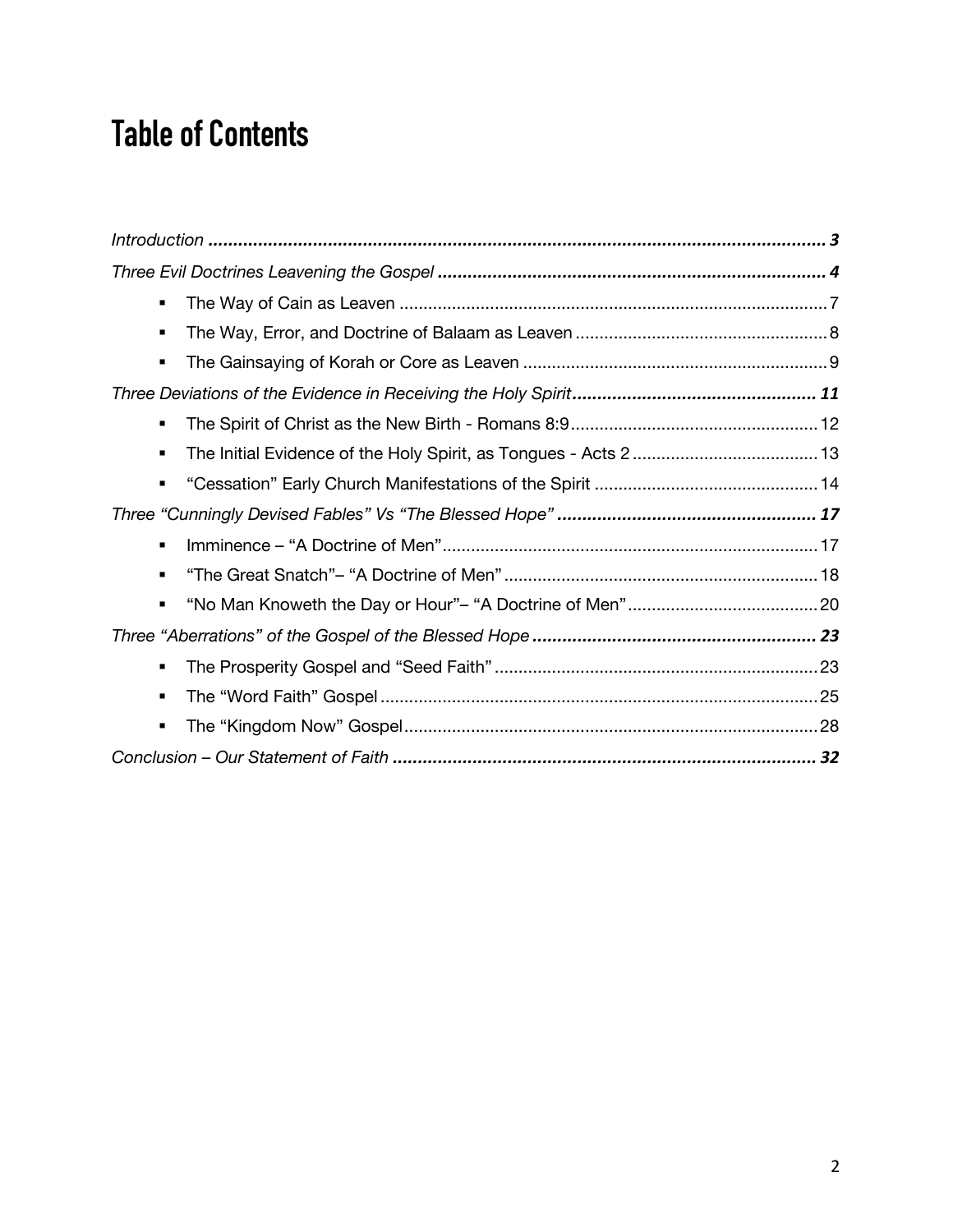# <span id="page-2-0"></span>**Introduction**

#### **A Threefold Admonition from the Apostle Paul to Timothy, "My Own Son in the Faith"**

- 1. Keep the truth committed to thy trust! (1 Tim 6:20 KJV) O Timothy, keep that which is committed to thy trust, avoiding profane and vain babblings, and oppositions of science falsely so called:
- 2. Study to rightly divide the word of truth! (2 Tim 2:15 KJV) Study to show thyself approved unto God, a workman that needeth not to be ashamed, rightly dividing the word of truth. *Study:* G4704. spoudazo, spoo-dad'-zo; from G4710; to use speed, i.e., to make effort, be prompt or earnest: --do (give) diligence, be diligent (forward), endeavour
- 3. Preach the Word; be instant in season, out of season! (2 Tim 4:2) Preach the word; be instant in season, out of season; reprove, rebuke, exhort with all longsuffering and doctrine. *Word*: 3056. logos, log'-os; from G3004; something said (including the thought); expression (i.e., Christ) The Person and Work of Christ

#### **The Apostle Paul the Chief Apostle to the Church.**

*See Special Study:* **[Paul the Chief Apostle to the Church.](https://graceassemblysandiego.info/wp-content/uploads/PaultheChiefApostletotheChurch.pdf)**

(Gal 1:11-12 KJV) But I certify you, brethren, that the gospel which was preached of me is not after man. For I neither received it of man, neither was I taught it, but by the revelation of Jesus Christ.

The apostasy of the Church (falling away from the truth) today is the subtle undermining of "the faith once delivered to the Church" by twelve "Strange Winds of Doctrine" (see outline below) Vs the **[Twelve Mysteries of God](https://graceassemblysandiego.info/wp-content/uploads/TwelveMysteriesofGod.pdf)** blowing the Church off course. The Early Church was invisible and heavenly but through the falling away in the seven stages of apostasy, the Latter Church is now visible and earthly. *See Special Study:* **[Church Seated in the World.](https://graceassemblysandiego.info/wp-content/uploads/ChurchSeatedintheWorldopt.pdf)** 

(Jude 1:3 KJV) … it was needful for me to write unto you, and exhort you that ye should earnestly contend for the "faith which was once delivered unto the saints." (1 Tim 1:19 KJV) Holding faith, and a good conscience; which some having put away concerning faith have made shipwreck: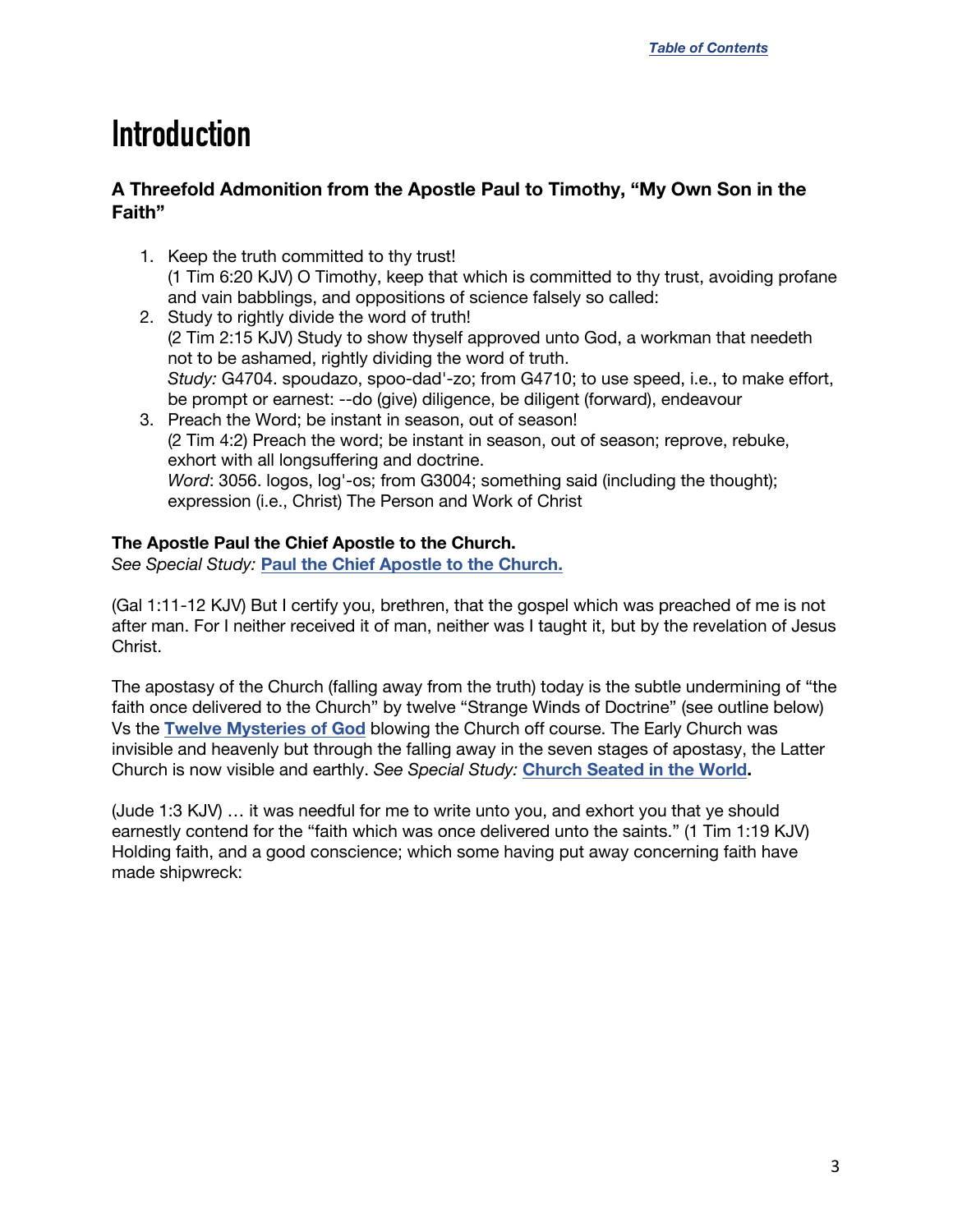# <span id="page-3-0"></span>**Three Evil Doctrines Leavening the Gospel**

#### **Beware of Leaven! The Parable of the Leavened Loaf - Matthew 13:33**

The warning to beware of "leaven," as "false doctrine" being hidden within the "three measures of meal," as the Gospel through the Trinity, will prove vital in understanding the "subtly" of the Adversary and the "roots" to the "apostasy."

(Mat 16:12 KJV) Then understood they how that he bade them not beware of the leaven of bread, but of the doctrine of the Pharisees and of the Sadducees. (2 Tim 4:3 KJV) For the time will come when they will not endure sound doctrine; but after their own lusts shall they heap to themselves teachers, having itching ears;

#### **Three Bewares:**

1. Beware of the Bible Versions "as Confusion of Tongues" Many Bible versions are paraphrases having departed from a "word for word" translation. Even within some of the "word for word" translations Theologians have taken liberty in adding and deleting doctrinal words which has subtly changed doctrine. Therefore, Grace Assembly remains committed to the King James Authorized Version in pursuance of "sound doctrine" as the "faith once delivered." *See Special Study:* **["Which Translation is God's Word?"](https://graceassemblysandiego.info/wp-content/uploads/WhichTranslationisGodsWordArticle.pdf)**

Note: We do use Bible commentaries and helps leading to a more complete understanding of the original Hebrew and Greek texts within the confines of the "Textus Receptus."

*2. Beware of "Religious" Intoxicants! - Is the "Latter Church" In Revival or Apostasy?* "What saith the scripture? We urge believers to familiarize themselves with the "Exodus Generation" used as an "ensample" in I Corinthians Chapter 10 by the Apostle Paul. (I Corinthians 10:5) "But with many of them God was not well pleased: for they were overthrown in the wilderness."

This "ensample" provides prophetic insight into both the "beginnings and endings" of Abraham's two "seed lines."

(1) Israel, Abraham's natural seed line in Genesis Chapter 13

(2) The Church, Abraham's heavenly seed line in Genesis Chapter 15

Take Heed to this Ensample! "The Exodus Generation" - These two seed lines of Abraham, as Israel and the Church must "take heed" to the ensample of the "Exodus Generation" lest they also depart from the faith and become overthrown in unbelief in the wilderness of this world. Like the Children of Israel in the wilderness, both seed lines began in faith trusting the invisible spiritual order but fell into unbelief by trusting a visible order as the works of their own hands which is defined as idolatry in the Ten Commandments. The "Exodus Generation" fell from faith in waiting for Moses, as type of Christ, ascended into Mt Sinai promising to return. When Moses, a type of Christ, delayed his return they fell in unbelief, doubting he would ever come back. With Aaron's consent they began forming a graven image out of their earrings ("turned away their ears") which melted in the fire becoming "the Golden Calf" symbolic of pagan worship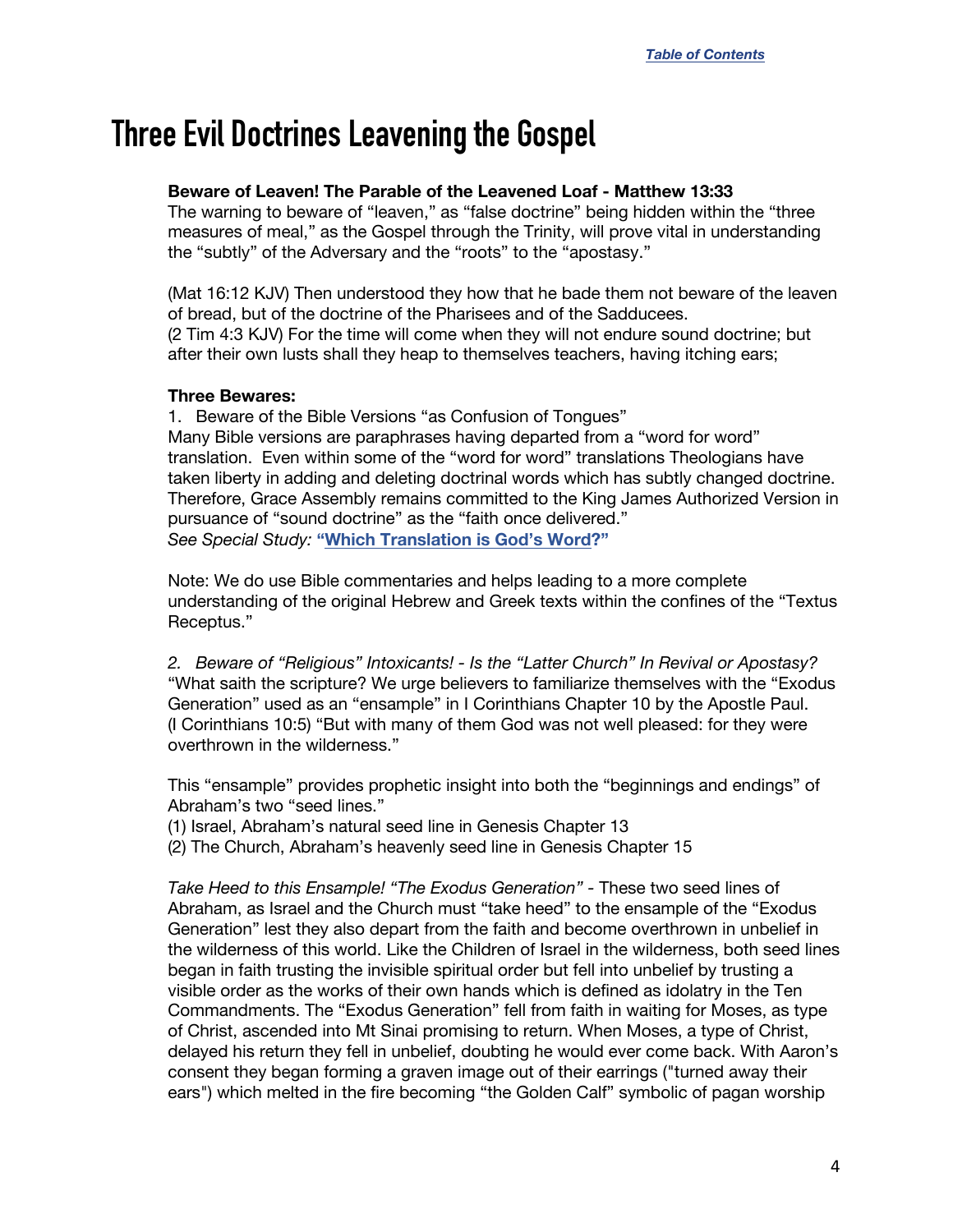in Egypt. They worshipped the works of their own hands as their gods which brought them out of Egypt and fell into the "great sin" of idolatry.

(Exo 32:4 KJV) … fashioned it with a graving tool, after he had made it a molten calf: and they said, These be thy gods, O Israel, which brought thee up out of the land of Egypt.

(2 Tim 4:4 KJV) And they shall turn away their ears from the truth, and shall be turned unto fables.

*Subtle "Golden Calf Worship" in the Organized Church -* Golden Calf Worship in the Church today is much more subtle and must be discerned. The Early Church witnessed the ascension of the Lord with His promised return. In time, they also became wearied in waiting for the Lord's return from heaven. The Early Church waned in holding by faith the invisible order of Christ as Head and the Church as an organism under the "Seven Ones" according to Ephesians 4:1-6. *See Special Study* **[Sevenfold Unity of the Spirit](https://graceassemblysandiego.info/wp-content/uploads/SevenfoldUnityofSpiritopt.pdf)**. The Church began forming visible headships and organizations of men as the works of their own hands. These gradually replaced the invisible order by faith becoming spiritual idolatry and in essence "Golden Calf" worship. The Lord Himself prophesied the "Early Church," as the "green tree" would become the "dry tree," as the "Latter Church. This agrees with Early Church Apostles also warning in their writings of a "falling away" especially n the "last days!" *See Special Study* **[Seven Steps of](https://graceassemblysandiego.info/wp-content/uploads/SevenStepsofApostasyopt.pdf)  [Apostasy](https://graceassemblysandiego.info/wp-content/uploads/SevenStepsofApostasyopt.pdf)**. Also see the online course Seven Evil Kings.

(2 Tim 3:1 KJV) This know also, that in the last days perilous times shall come. (2 Tim 4:3 KJV) For the time will come when they will not endure sound doctrine; but after their own lusts shall they heap to themselves teachers, having itching ears;

*"He That Hath an Ear Let Him Hear!" -* The message is clear to the Church and Israel as Abraham's two seed lines. They must "remember and repent" of spiritual idolatry as Golden Calf worship and "return" to the Lord and the invisible order by faith as "faith once delivered." Judgment must begin at the House of God according to 1 Peter 4:17 and Revelation 1, 2 & 3. The Church will need to respond to the Lord during this time of judgement also known as the "times of restoration" as "short work" upon the earth. *See Special Study* **[Spirit Storm](https://graceassemblysandiego.info/wp-content/uploads/SpiritStorm.pdf)**.

(Rom 9:28 KJV) For he will finish the work, and cut it short in righteousness: because a short work will the Lord make upon the earth.

(1 Pet 4:17 KJV) For the time is come that judgment must begin at the house of God: and if it first begin at us, what shall the end be of them that obey not the gospel of God?

#### *3. Beware of "Leaven" in Doctrine!*

(Matt 16:12 KJV) Then understood they how that he bade them not beware of the leaven of bread, but of the doctrine of the Pharisees and of the Sadducees.

*The Three Evil Doctrines, as Leaven -* **(**Jude 1:11 KJV) "Woe unto them! for they have gone in the way of Cain and ran greedily after the error of Balaam for reward and perished in the gainsaying of Core."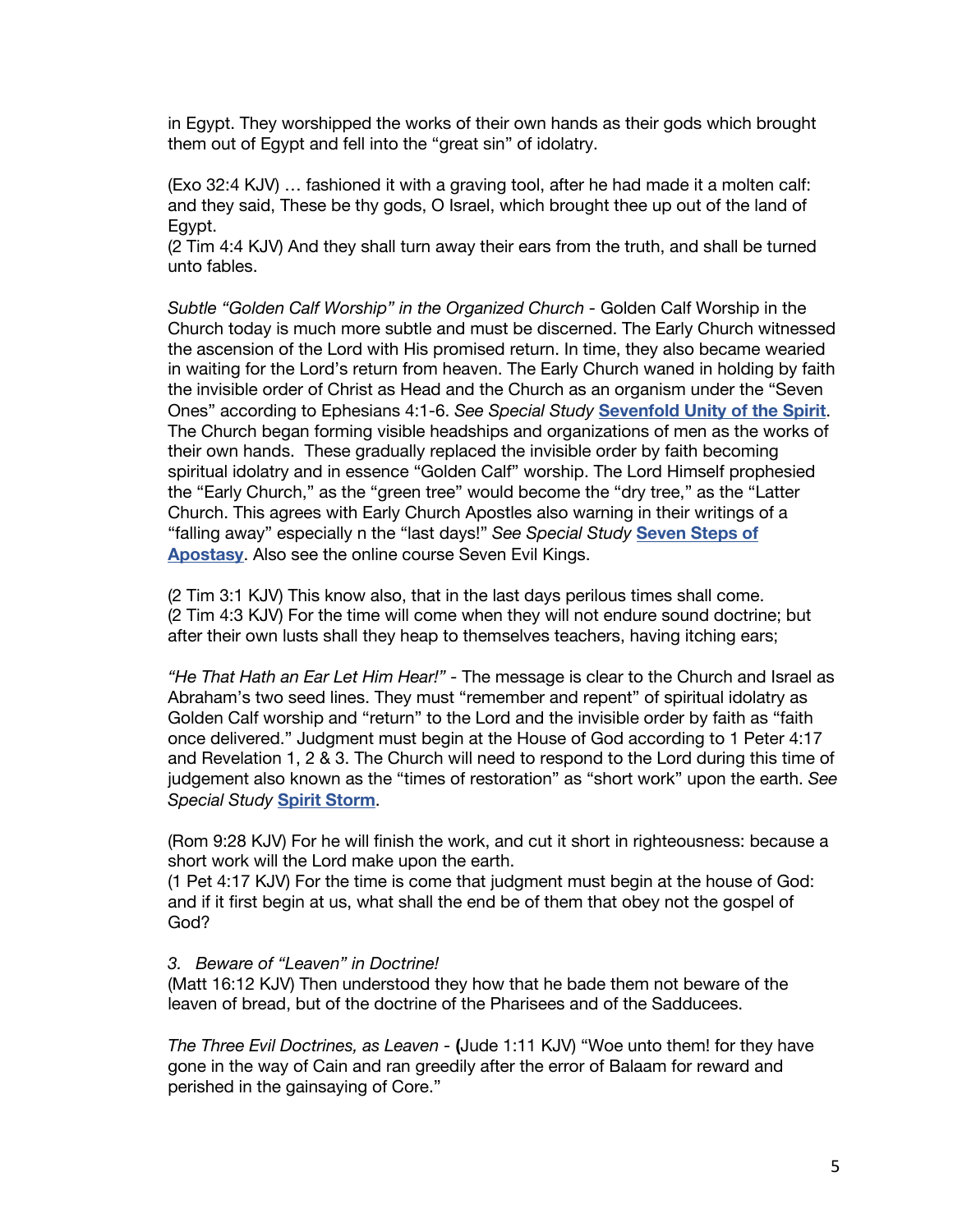*The Parable of the Leavened Bread- Matthew 13:33 -* The "Three Evil Doctrines" in Jude verse 11 equates to the little "leaven" added to the three measures meal; the eternal work of redemption as the gospel accomplished by God, as the Trinity, totally apart from the works of man. Leaven, or the works of man, once added, will eventually leaven the whole lump or loaf of doctrine, as the Gospel. This defines "the great falling away" from the "faith once delivered" and the Invisible Church becoming a "form of godliness denying the power" of the gospel and inevitably becomes the doctrine of the Visible Church as the Harlot Church in Revelation 17. *See online Course* **[Matthew](https://graceassemblysandiego.org/wp-content/uploads/Matthew13ParablesCourseopt.pdf) 13 [Parables](https://graceassemblysandiego.org/wp-content/uploads/Matthew13ParablesCourseopt.pdf)**.

#### **Three Evil Doctrines Defining Leaven in Doctrine**

*"Touching the Silver" -* The Way of Cain equates to touching the "Silver" as an Old Testament type of redemption by the blood, as a free gift without the works of men from receiving a new birth until receiving a glorified body. *See Special Study* **[Ten Facts](https://graceassemblysandiego.info/wp-content/uploads/TenFactsConcerningourNewBirth.pdf)  [Concerning Our New Birth](https://graceassemblysandiego.info/wp-content/uploads/TenFactsConcerningourNewBirth.pdf)**.

*"Touching the Gold" -* The Way, Error and Doctrine of Balaam equates to touching the "Gold" in preaching the gospel for the remunerations, i.e., monetary rewards, name recognition, applause while underlying motives and behaviors gradually increase and become justified by "the doctrine of Balaam." (See Numbers chapters 22-24.)

*"Touching the Glory"* **-** The "Gainsaying of Korah" Old Testament or "Core" in the New Testament equates to "touching the glory" belonging only to God and to Christ, as the Head of the Church and as our Great High Priest. In this case it means elevating oneself into an office belonging only to God and Christ. (See Numbers chapter 16.) *See Special Study* **[Fivefold Departure of the Church.](https://graceassemblysandiego.info/wp-content/uploads/FivefoldDepartureoftheChurch.pdf)**

#### **How does Leaven "once added" to the Meal Leaven the Whole Lump?**

(Gal 5:9 KJV) A little leaven leaveneth the whole lump. The leavening of the gospel, as the "three measures of meal," is the subtle addition of "three Evil Doctrines" as the "little leaven." The "little leaven" is "religion", or the addition of man's works added to the gospel eventually ending in a "form of godliness" denying the power of the gospel. This is a "subtle process" defined as the "apostasy" or the gradual "falling away" from "the faith once delivered."

#### **From "Faith" into "Form"**

Because "apostasy" is a gradual process the Church loses memory of the "faith once delivered" and gradually embraces a "form of godliness." This represents a gradual fall from "faith," as a new creation holding an invisible order in to accepting a "form" in the visible order as the old creation. If the Church does not "repent" and "return" to the "faith once delivered, the Church will continue into a greater "form of godliness." They willingly ignore the "famine of the Word of God" and the "drought" of the rain of the Holy Spirit." Instead, they become enamored with increasing numbers, wealth, programs, larger edifices, and continue to deny the "falling away."

#### **Intervals of Revival**

Through the Church age many revivals were sent by the Holy Spirit with emphasis on certain truths and some in the Church were able to remember, repent and return. These revivals soon faded, and the Church continued into an even greater "form of godliness."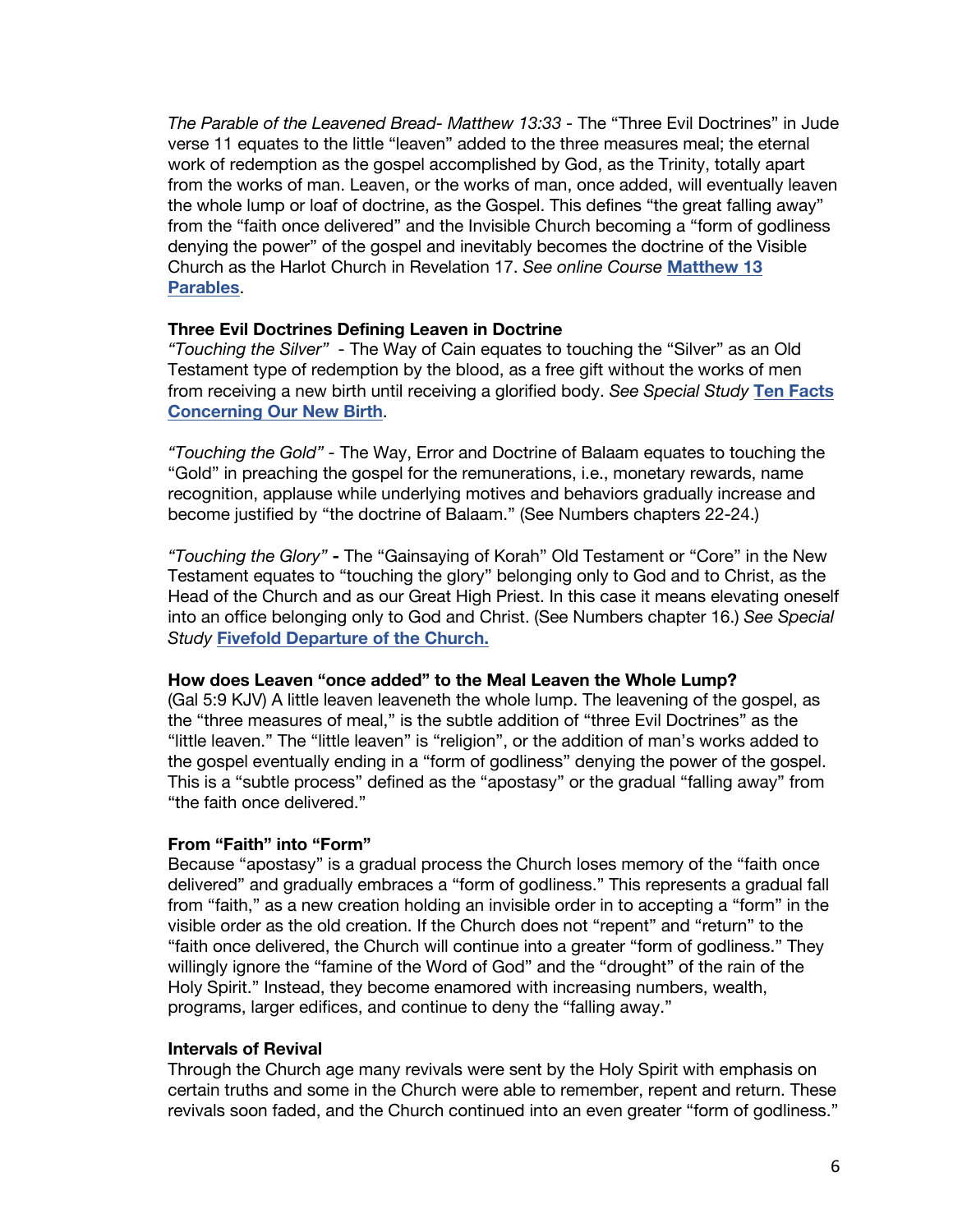The Church being momentarily stirred through revivals continued in the "apostasy" as the gradual "falling away" from "faith to form" and from their identity as the "Invisible Church" falling into the "Visible Church." The "apostasy" from the Early Church to the Latter Church will reach the seventh stage on the Day of the Lord as the Seventh Day. *See Special Study* **[Seven Millennial Days](https://graceassemblysandiego.info/wp-content/uploads/SevenMillennialDaysopt.pdf)**.

#### **A Divine Intervention**

This gradual and subtle process of falling into Apostasy began at the Early Church and has continued down to the Latter Church. Because this departure is very gradual it becomes imperceptible to those within the system. However, the Lord Himself will accost His Church on the "Day of the Lord," the Seventh Day, and the "Day of Christ," the Third Day. This will begin the judgment at the house of God according to I Peter 4:17-18 and Revelation 1, 2 & 3 determining believers' rank and glory and ultimate escape through the "open door" into heaven.

*See Pastors' Page* **[Strange Trial Vs Seven Good Years](https://graceassemblysandiego.info/strange-trial-vs-seven-good-years-3/)**. (Rev 2:7) He that hath an ear, let him hear what the Spirit saith unto the churches;

#### **"Come Out and Be Separate" - 2 Corinthians 6:14-17**

Without the Lord's divine intervention on the Day of the Lord, the Seventh Day and on the Day of Christ, the Third Day, many in the true Church would just continue in their Golden Calf systems! They eventually could flow into a union with the Harlot Church having only a "form of godliness" and awake only when the system embraces the "Man of Sin," as Christ.

Rev (18:4) "And I heard another voice from heaven, saying, Come out of her, my people, that ye be not partakers of her sins, and that ye receive not of her plagues." This travesty is compounded as the departures from "sound doctrine" are now subtly interwoven into the text of many new Bible translations and accepted, as the Holy Scriptures.

# § **The Way of Cain as Leaven**

*See Special Study:* **[Three Evil Doctrines](https://graceassemblysandiego.info/wp-content/uploads/ThreeEvilDoctrines.pdf)**

#### **Genesis Chapter Four**

The "Way of Cain," defines the behavior of Cain, as the firstborn of Adam and Eve; he finally rejected a blood offering as the only atonement for sin and the only way to be accepted by God. In truth, Cain sought another way to be accepted by God through his own good works, morality and good character but was rejected by God. In contrast the "Way of Abel," Cain's brother, simply brought a blood offering and was accepted by God. Cain became wroth and slew his younger brother Abel and afterward departed out of the presence of God and tried to establish another way of acceptance through religion.

#### **A Warning to Believers**

Believers must beware of a subtle intrusion of the "way of Cain" being interjected into their doctrine. Having received the free gift of salvation according to Eph 2:8 - by grace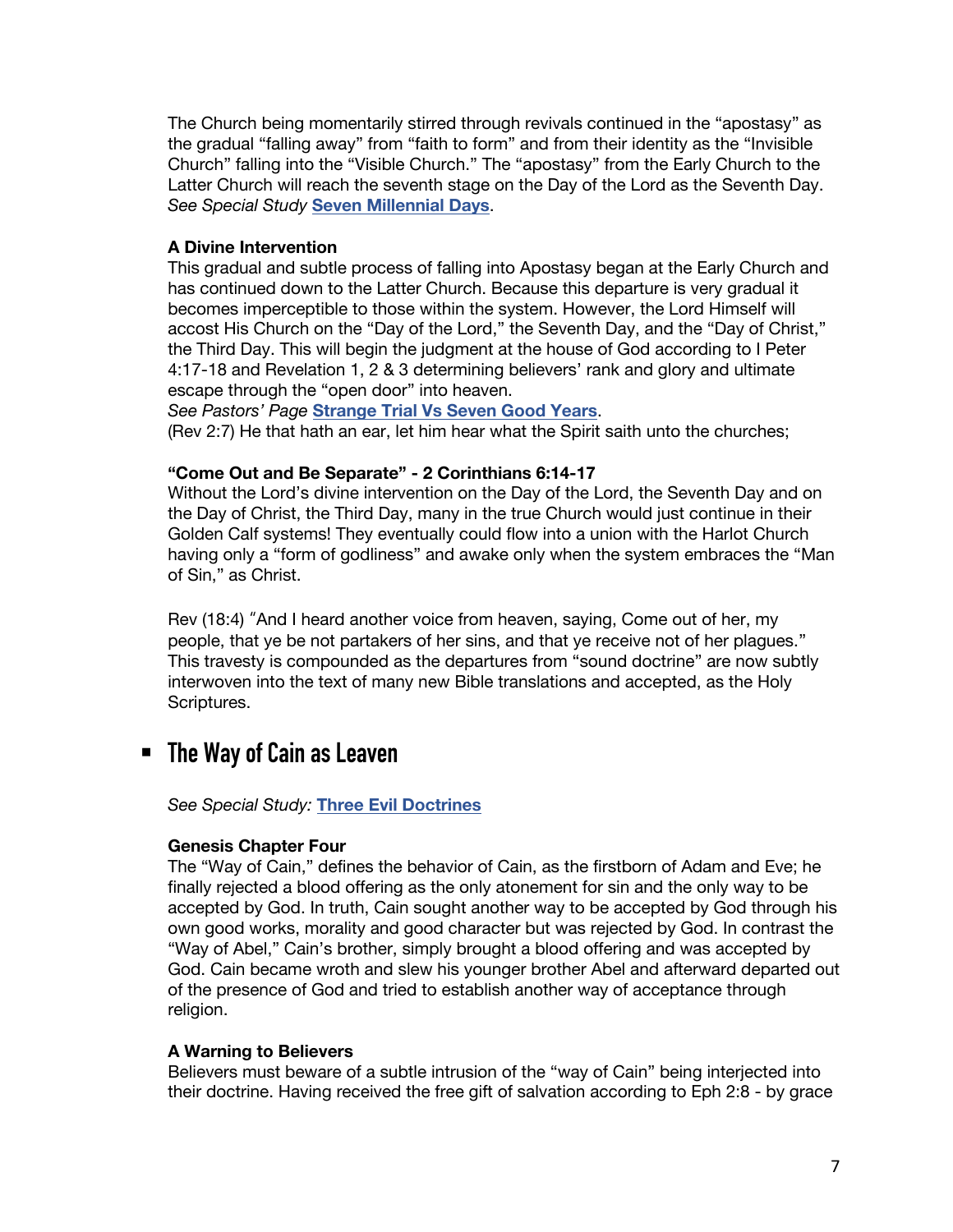through faith and not of works defined as justification by faith through grace believers receive a new birth and are counted righteous. Believers have entered into "rest" and must beware of falling from grace by the subtle addition of works in order to keep their salvation or in becoming sanctified or even glorified through their own works. Their salvation is a finished work and believers must enter into "rest" and receive the "refreshing" as the gift of the Holy Spirit according to Acts 2:4 Thereafter, they become the workmanship of God in Christ Jesus. Believers beware of a subtle mixture of law with grace hindering growth in Christ and true fruitfulness; walking in ordained works which is the theme of the Book of Galatians.

(Eph 2:10 KJV) For we are his workmanship, created in Christ Jesus unto good works, which God hath before ordained that we should walk in them.

*The Rest -* Rest is defined in the Old Testament as "Shiloh" in Genesis 49:10. This refers to Israel's promised Messiah, both His Person and Work as "the rest" and entrance into their Millennial Kingdom, as the Rest. Israel having rejected their Messiah, His Person and Work as "the rest" must now wait until after the Church age. According to Hebrews 4, the Church entered "the rest" of Christ's Person and Work and will yet enter their heavenly rest and promised land through death, burial, and resurrection or through translation. Afterward Israel, though nationally restored, will yet accept their Messiah as "the rest" and be spiritually restored and afterward enter their Millennial Rest and Kingdom.

*The Refreshing* - Refreshing used in Isaiah 28:12 referring to the promise of the Father, as the Holy Spirit to be received by believers based on accepting the Person and Work of Christ as "the rest." This was fulfilled on the Day of Pentecost according to the pattern in Acts Chapter two. This was later defined by the Apostle Paul as the "one baptism" in Ephesians 4:4-6 or the birthday of the Church, as the Body of Christ. Believers became eligible to receive the same Holy Spirit that rested upon Christ in Luke 4 in offering the Kingdom to Israel for seven years, but even greater as joined unto the risen, glorified and anointed one, as the Head of the Body of Christ that reigns provisionally but will reign as King of Kings and Lord of Lords. After the Day of Pentecost believers became known as Christians or "anointed ones." Also see term "Rest."

## § **The Way, Error, and Doctrine of Balaam as Leaven**

*See Special Study* **[Three Evil Doctrines.](https://graceassemblysandiego.info/wp-content/uploads/ThreeEvilDoctrines.pdf)**

#### **The "Way of Balaam" – Numbers chapters 22-24**

The "Way of Balaam" defines a "hireling prophet." Balaam was solicited, by Balak, King of Moab and the Elders of the Midianites to use his prophetic gift in soliciting Baal to curse Israel in exchange for gold or other remunerations. The rulers of these two lands feared Israel's passing through their territories enroute to their Promised Land. They conspired to hire Balaam to curse God's people as a "hireling prophet." Balaam is typical of false prophets of Baal who intermingle their prophecies with enough true knowledge as "perverted" knowledge, claiming to speak for Jehovah. However, Balaam finally acknowledged that only Jehovah, as the Most High God, was able to curse Israel and therefore he used blood offerings which were to no avail. Balaam may also furnish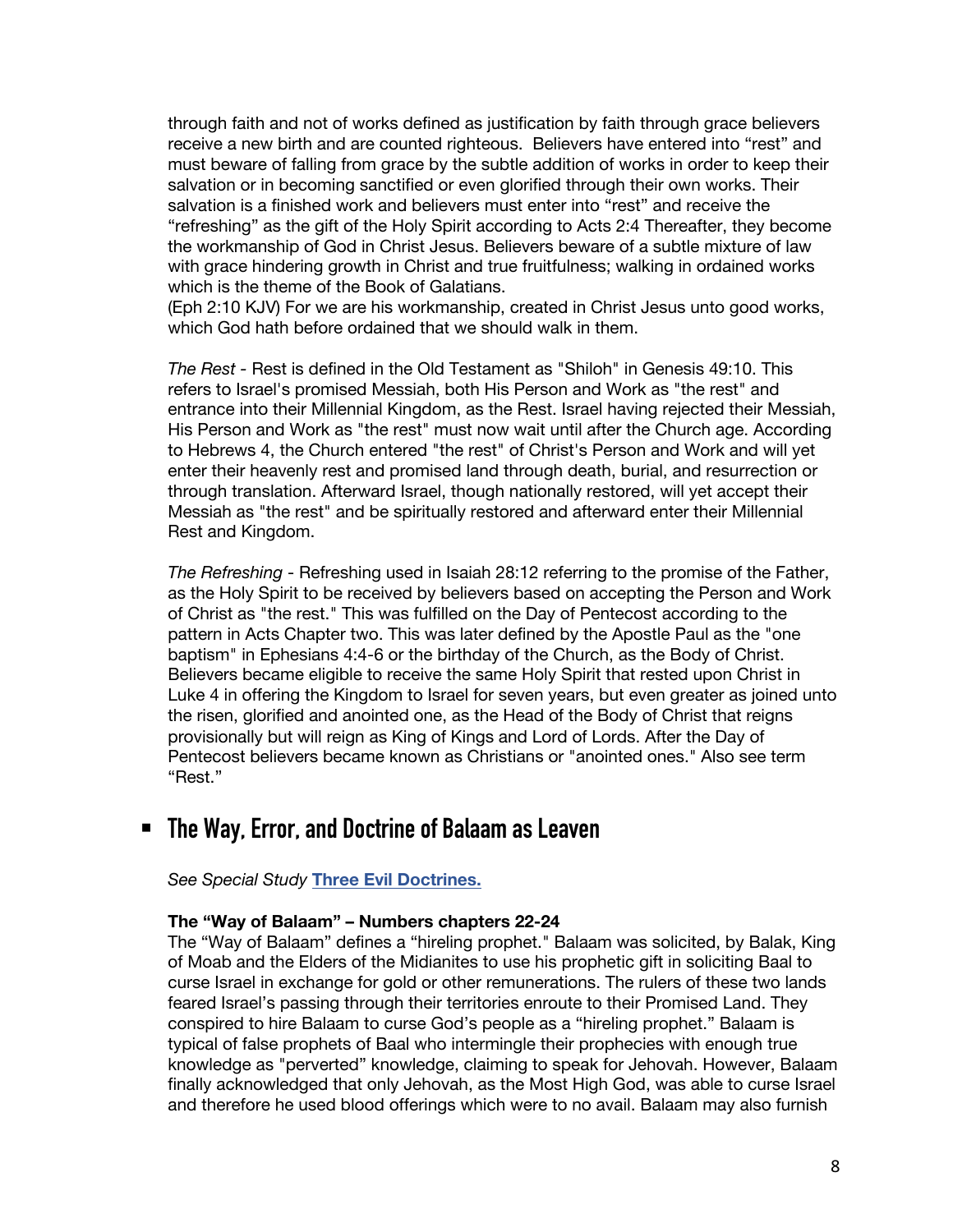a type of prophets having a true knowledge of the Lord, as Jehovah but become willing to pervert the truth and use their gifts in exchange for the promise of gold or other remunerations.

**The Error of Balaam**, as a "hireling prophet" was his inability to curse Israel as God's redeemed covered by redemptive blessing. Balaam, being astute, knew that only the Lord, as Jehovah was able to curse Israel, His chosen people. Balaam discovered Israel's shortcomings and solicited God to curse them by blood offerings of seven oxen, seven rams and seven lambs on seven altars. However, Balaam when opening his mouth to curse Israel God countermanded his utterances into prophetic blessings three times. These three utterances are considered "prophetic masterpieces" defining God's blessings on the nation of Israel, His redeemed and chosen people.

**The Doctrine of Balaam**, as a "hireling prophet," will prove more perplexing following Balaam's "Three Prophetic Blessings" on the Nation of Israel. King Balak of Moab was greatly stressed and angered by Balaam's failures to curse Israel. However, Balak later counseled with Balaam who suggested a subtle strategy known as the "Doctrine of Balaam." The strategy was to compromise the behavior of the young men of Israel through co-mingling with the Moabites and their young women resulting in their committing fornication. This subtle strategy proved effectual and as the "Doctrine of Balaam" moved Jehovah to chastise His own people wherein 24,000 perished and ultimately Balaam was rewarded by Balak, King of Moab.

#### **"Spiritual Wickedness" In the House of God**

The depth of spiritual or religious wickedness that lies in the "Doctrine of Balaam" is difficult to perceive among many true ministers with knowledge of the Lord, as Jehovah. However, the Lord, as Judge of the Church, indicted the Church in Pergamos, in Revelation 2:14, for tolerating this evil doctrine in their midst and calling for their immediate repentance or He would personally visit them with the two-edged sword according to Revelation 1:16. (1 Pet 4:17 KJV) For the time is come that judgment must begin at the house of God: and if it first begin at us, what shall the end be of them that obey not the gospel of God?

## § **The Gainsaying of Korah or Core as Leaven**

*See Special Study:* **[Three Evil Doctrines](https://graceassemblysandiego.info/wp-content/uploads/ThreeEvilDoctrines.pdf)**

#### **Numbers Chapters 22-24**

The "gainsaying of Korah" or "Core" describes the behavior of Korah, a Levite Priest desiring glory and equality with Moses, as God's appointed Mediator, and Aaron, as High Priest under the First Covenant of the Law. Therefore, the "gainsaying" today by ministers of the gospel is defined as desiring a greater place and greater glory and are willingly to transgress God's Divine order. Please consider the "deep roots" of this behavior discerned by God in the heart of Lucifer/Satan when he in desired equality with the Godhead. This transgression defined the "Mystery of Iniquity" as original sin according to Isaiah chapter 14 and Ezekiel chapter 28. Under the New Covenant of Grace, God the Father appointed His Son, Christ Jesus, as the Great Mediator and the Great High Priest of the Church. Ultimately, all "gainsaying" or transgression of God's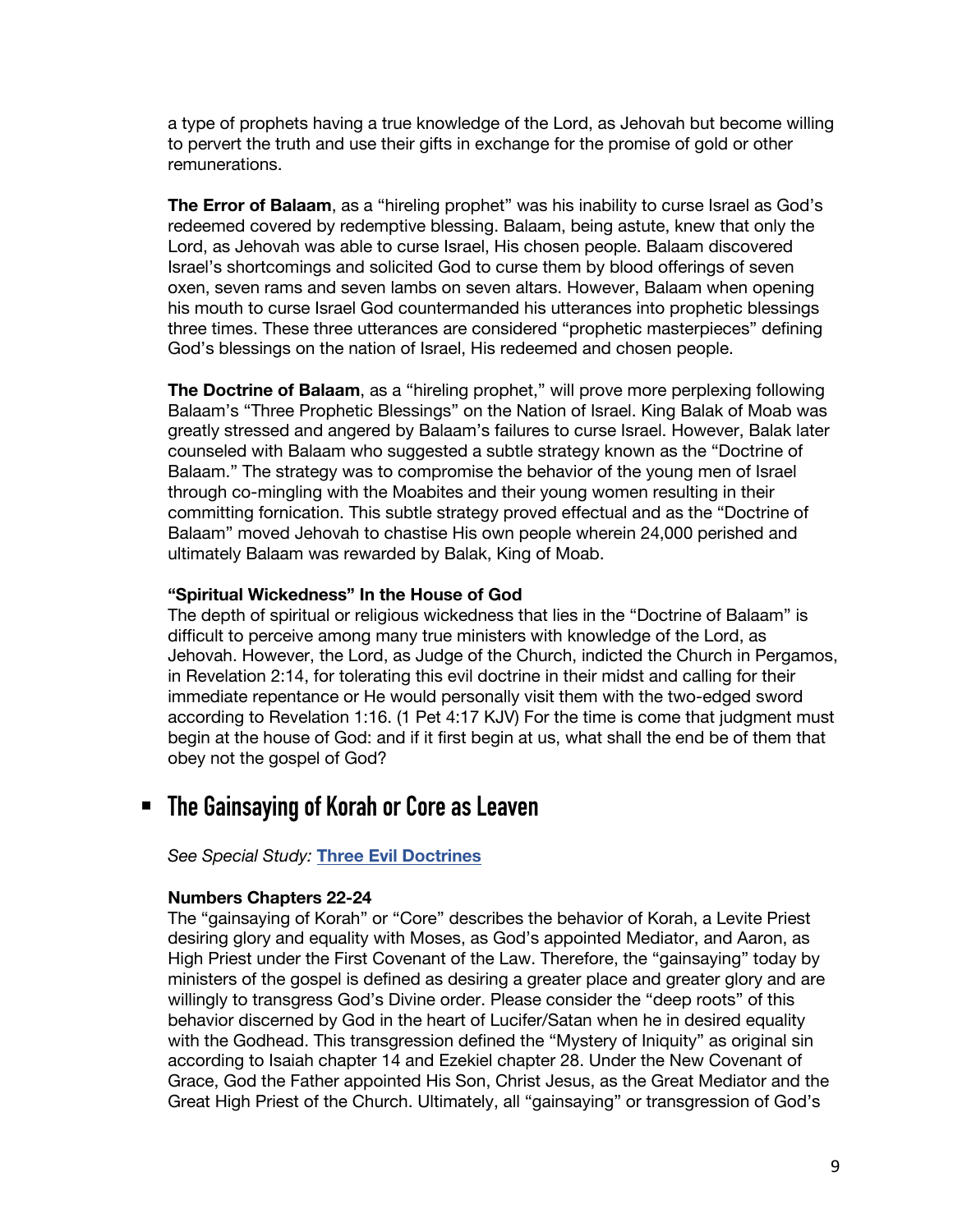Divine Order within the Church is "rooted" in the Mystery of Iniquity in ultimately desiring equality with Christ. The "gainsaying of Korah" from the Old Testament finds its equivalent in the "deeds" and Doctrine of the Nicolaitanes in the New Testament in Revelation 2:6 and 2:15.

*See Special Study*: **[Fivefold Departure of the Church](https://graceassemblysandiego.info/wp-content/uploads/FivefoldDepartureoftheChurch.pdf)**

#### **"Deeds" and "Doctrine of the Nicolaitanes" Revelation 2:6 and 2:15**

The "gainsayings of Korah" or "Core" in the Old Testament is defined in the New Testament under the repudiated "Doctrine of the Nicolaintanes." This doctrine covers the clergy's efforts to subdue and conquer the laity by undermining the separation between the Lord as the Head of His Church and the laity resulting in an eventual dominance by a priesthood. This was the beginning of the separation and elevation of the priesthood and the servitude of the laity defining spiritual idolatry.

(Rev 2:6 KJV) But this thou hast, that thou hatest the deeds of the Nicolaitanes, which I also hate.

(Rev 2:15 KJV) "So hast thou also them that hold the doctrine of the Nicolaitanes, which thing I hate."

**Nicolaitanes' Doctrine** - A Party, or sect, in the Church at Ephesus and Pergamos whose practice and doctrine were severely censured. The doctrine of the Nicolaitanes (niko "to conquer" and laos, "the people" or laity) is grouped with the three doctrines in Jude Vs 11, as the "way of Cain, "the "way, error and doctrine of Balaam" and the "gainsayings of Korah." The Nicolaitanes were followers of some heresiarch called Nicolaus, possibly an early church deacon in the Jerusalem Church. This sect strayed from the true meaning of the gospel as by grace through the Holy Spirit as the means of true overcoming as taught by the Apostle Paul. This left believers to their own efforts making them weak and vulnerable. In subtleness leaders began to encourage believers to use their "liberty for an occasion of the flesh." Subsequently, these believers became weak and carnal in their practices and were overcome or conquered by a Priesthood who gained ascendancy by touching the "Silver," "Gold," and "Glory" of redemption accomplished by the Lord Jesus Christ. These leaders appeared strong and sanctimonious howbeit through self-righteousness falling short of true righteousness by faith. This subtle form of legality produced the erroneous doctrine of "Concision." Concision amounts to good flesh cutting off bad flesh. This doctrine is opposite of true "Circumcision" of being cut off through the death of Christ "without hands." *See Special Study:* **[Concision Vs Circumcision](https://graceassemblysandiego.info/wp-content/uploads/ConcisionvsCircumcision.pdf)**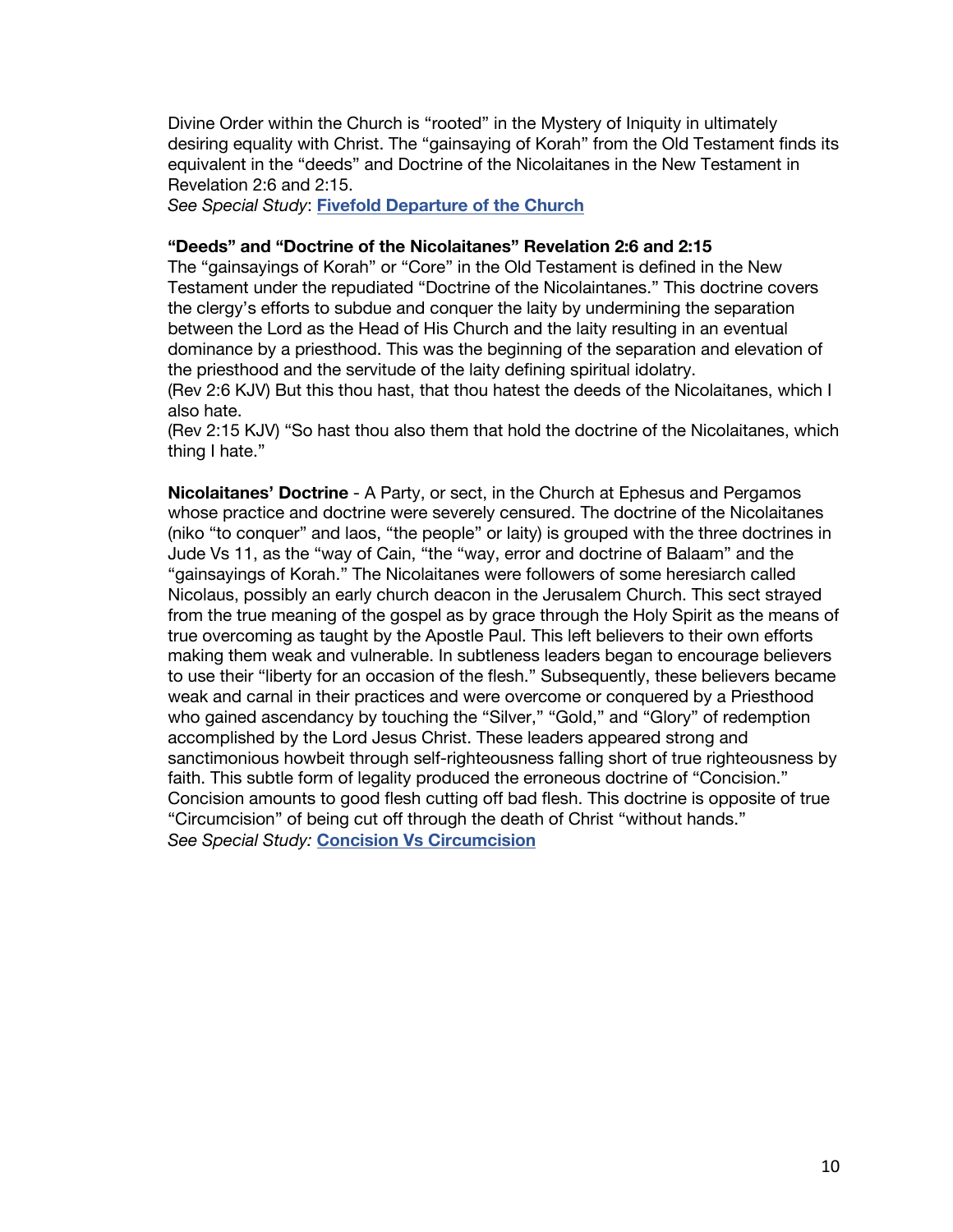# <span id="page-10-0"></span>**Three Deviations of the Evidence in Receiving the Holy Spirit**

#### **The Day of Pentecost**

There is no controversy that the Promise of the Father was fulfilled in sending the Gift of the Holy Spirit on the Day of Pentecost on the 120 believers sitting in the Upper Room according to Acts Chapter 2. This was first evidenced by a rushing mighty wind from heaven filling the house where the 120 were sitting. Then there appeared unto them cloven tongues like as fire and sat upon each of them. After this they were all filled by the Holy Spirit and began to speak with other tongues, as the Spirit gave them utterance. The succession of events as recorded on the Day of Pentecost was in God's divine order and establishes doctrine. As believers we must grasp the enormity of the gift of the Holy Spirit, as the third member of the Trinity. This was the greatest gift ever bestowed on believers following the unspeakable gift of Christ Himself as their eternal life. Therefore, we must take heed to the Divine order of events and the establishment of Early Church doctrine!

#### **The Day of Pentecost – A Special Visitation to the Nation of Israel**

The Holy Spirit evidenced Himself by filling and then speaking through the 120 believers in other or unknown tongues. However, a special phenomenon occurred on the Day of Pentecost. The 120 believers in the Upper Room were speaking in the known languages of those gathered in Jerusalem from other nations for the Feast of Weeks. This was a great sign to the Nation of Israel of that the resurrected Christ was their Messiah having provided the promised redemptive "rest" through His vicarious work on the Cross. The Holy Spirit was a second sign as the "refreshing" prophesied in Isaiah 28:11-13. The nation received a supernatural witness in hearing this twofold message in their own languages.

#### **Daniel's 70th Week**

Beginning with the Day of Pentecost and for the next seven years, Israel experienced an earnest of their Millennial Kingdom as Daniel's  $70<sup>th</sup>$  week according to Daniel 9:24. This week of "seven years," would have ushered in the "times of restoration" of Israel's Millennial Kingdom according to Acts chapter 3. However, the nation of Israel, except for a remnant, stumbled and fell backwards in rejecting Christ, as their Messiah. They rejected His redemptive work, as the "rest" and rejecting "the refreshing" of the Holy Spirit. During this 70<sup>th</sup> Week of Daniel, Israel reverted to the Old Covenant of the Law and rejected the New Covenant of Grace forfeiting the "Times of Restoration" as their promised Millennial Kingdom during the First Advent of Christ. So, in the eighth year, God began turning to the Gentiles by visiting the House of Cornelius and subsequently declared His visitation to the Gentiles in Acts Chapter 15. He likewise declared that after this visitation to the Gentiles, as the Church age, God will turn again to His ancient people Israel and resume the "times of restoration" *See Special Study:* **[Daniel's 70th](https://graceassemblysandiego.info/wp-content/uploads/Daniels70thWeekopt.pdf) Week**.

#### **Tongues as Evidence in the Book Acts - Settled in Jerusalem Council Meeting**

Speaking in other tongues as the evidence of receiving Holy Spirit, continued well after the Day of Pentecost and was implied or became a recorded experience. The truth of the "rest" and "refreshing" was later validated at the Great Council Meeting in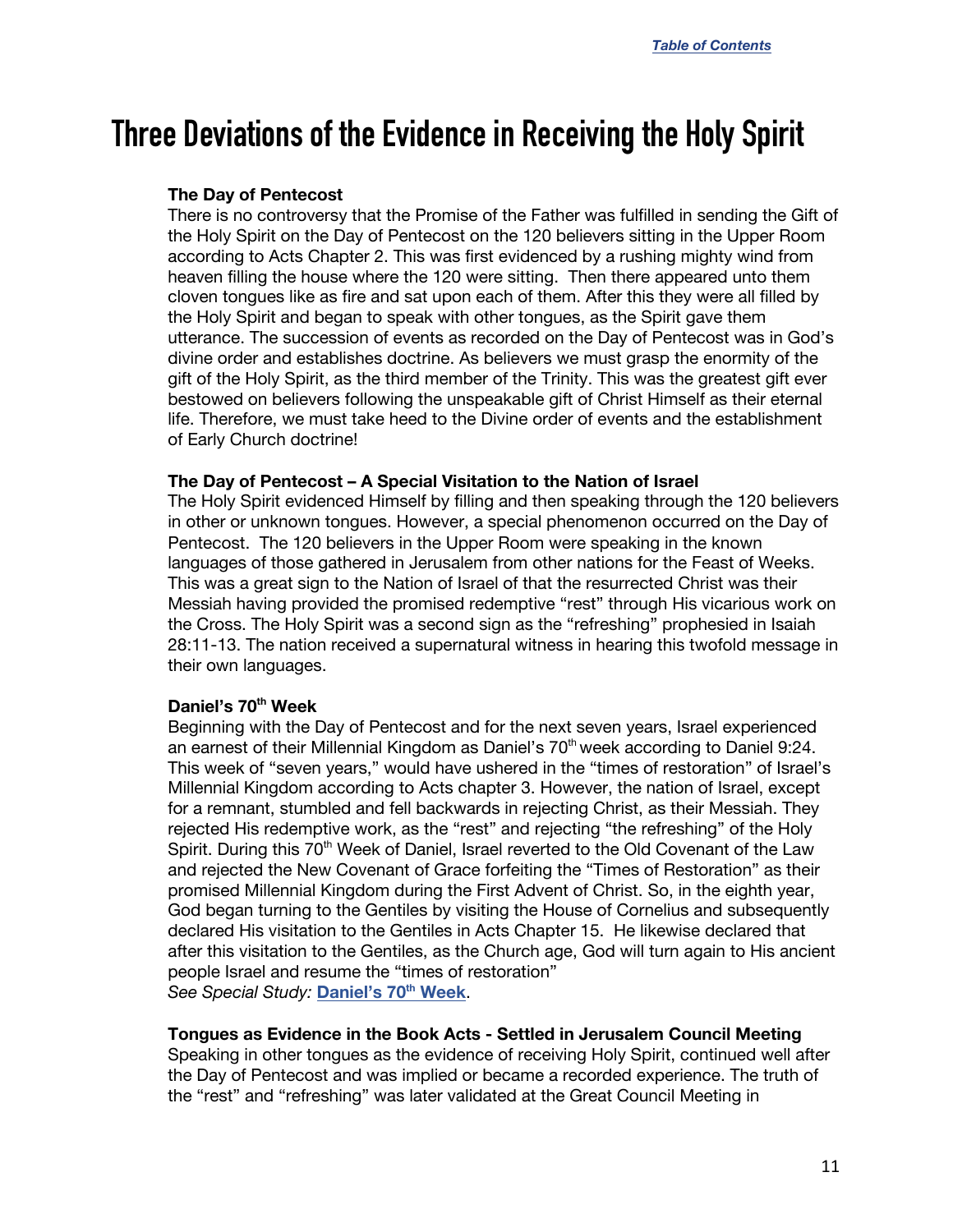Jerusalem nineteen years after the Day of Pentecost in Acts 15. Two distinct doctrinal disputes were settled by Peter, the Chief Apostle to Jews as the Circumcision and by Paul, the Chief Apostle to the Gentiles, as the Un-Circumcision. The first dispute settled by the Early Church at this council meeting was that both Jews and Gentiles were saved by grace through faith apart from keeping the Law of Moses. The second dispute settled was that Gentiles also received the same Holy Spirit evidenced by speaking in tongues, as the Jews did on the Day of Pentecost. Therefore, the conclusion was that both Jew and Gentile were saved by grace through faith and received the same Holy Spirit, as in the beginning with the evidence of speaking in tongues. Therefore, this became established Early Church doctrine on these two issues for both Jew and Gentiles within their respective callings.

#### **The Early Church and Tongues**

Therefore, the pattern of speaking in tongues as established in the Book of Acts continued as the initial evidence of receiving the Holy Spirit. This continued during the early formation of the Church which included both Jews and Gentiles. Speaking in tongues was clearly validated by the Apostle Paul as the Chief Apostle to the Church as his personal experience. He likewise encouraged believers to speak in tongues unto God in their individual prayer languages wherein they were speaking mysteries. He also set forth Church doctrine within the "Pauline Epistles" defining the nine gifts of the Spirit and their operation which included the Gift of Tongues and Gift of Interpretation as used in Early Church gatherings. Speaking in tongues, as the initial evidence and their continuance was clearly interwoven in Early Church doctrine.

(Acts 2:39 KJV) For the promise is unto you, and to your children, and to all that are afar off, even as many as the Lord our God shall call.

## § **The Spirit of Christ as the New Birth - Romans 8:9**

#### **The First Deviation from Early Church Doctrine – What is the Rest?**

The new birth is clearly defined as receiving the "Spirit of Christ" in Romans 8:9. The believer is first justified by faith and given an eternal standing in Christ. Subsequently, through regeneration by the Holy Spirit, the believer becomes born again as a new creation in Christ or "Christ in you." This is a gift of God by grace through faith and not of works. Therefore the "rest" of the believer is receiving the new birth wherein Christ becomes their eternal life and righteousness by faith. Therefore, only through regeneration the believer becomes eligible to receive the subsequent gift of the Holy Spirit evidenced by speaking in tongues.

#### **What is the Refreshing?**

However, many erroneously teach that the "new birth" is the receiving of the Holy Spirit and subsequently the gift of the Holy Spirit is the "baptism" or "fullness" of the Holy Spirit with the evidence of speaking in tongues. This subtle deviation in doctrine first diminishes the new birth, as Christ in the believer which is the "rest." It likewise diminishes the subsequent gift of receiving the Holy Spirit, as the "refreshing," evidenced by speaking in tongues. This subtle co-mingling has brought confusion and division in the definition of "rest," as a finished work. It has also brought confusion and division in receiving the Holy Spirit as a subsequent gift and evidenced by speaking in tongues.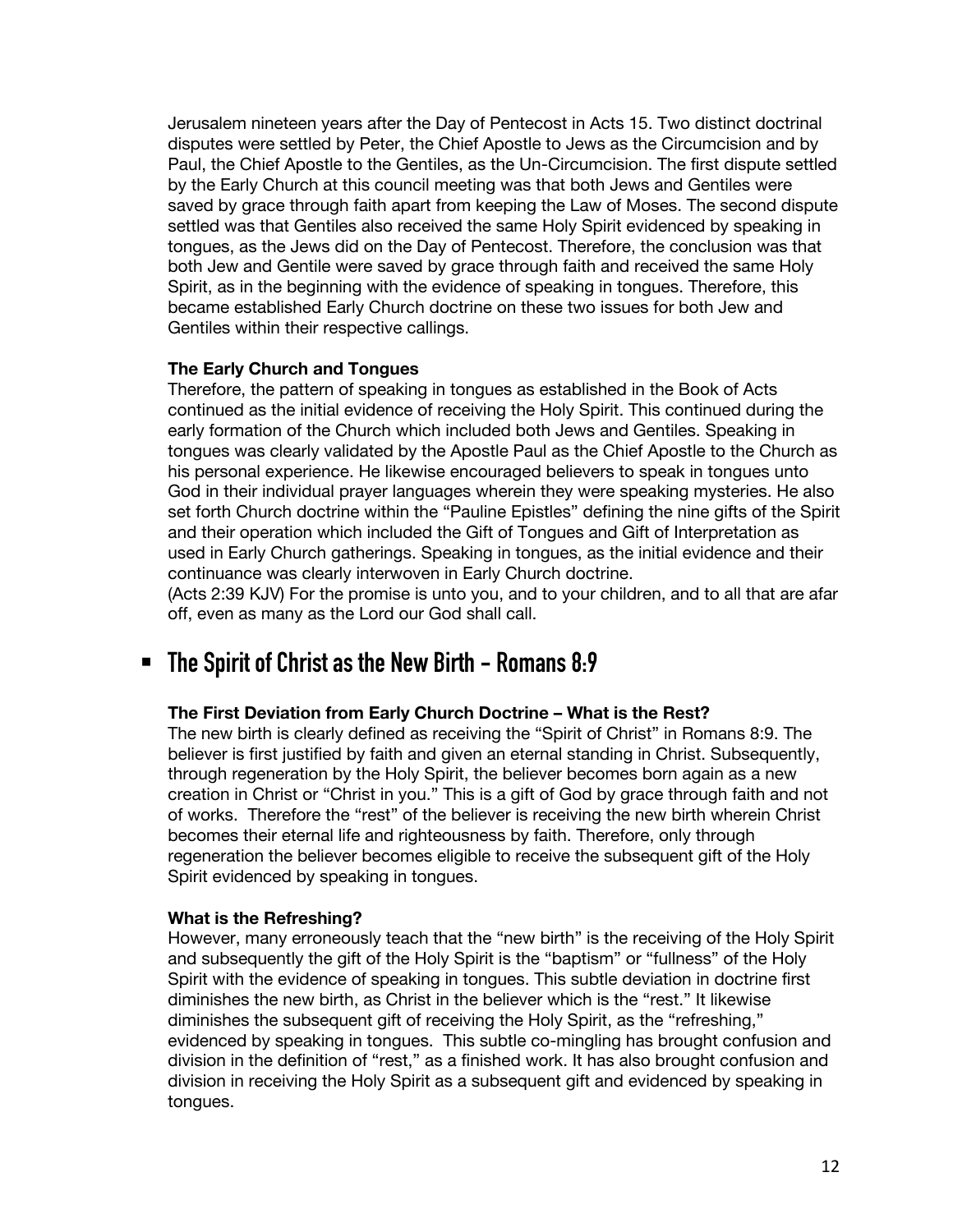#### **The "Rest" Compromised!**

This deviation in doctrine has compromised the new birth as Christ in the believer becoming their eternal life and righteousness by faith as a finished work. It has also compromised the "refreshing" of the gift of the Holy Spirit as a subsequent experience evidenced by speaking in tongues. Many believers in the Church do not understand their new birth as "Christ in you" as their eternal life and righteousness by faith and their "rest" has been disturbed in fear they will lose their salvation!

#### **The "Refreshing" Compromised!**

Many in the Church will never receive the "refreshing" as they believe they received the gift of the Holy Spirit at the time of their new birth. Therefore, they feel no need to seek a subsequent experience with the evidence of speaking in tongues. Sadly, this twofold lack of understanding of the "rest" and the "refreshing" will prove an incalculable loss to many believers in the Church. Adding to this travesty is that many new Bible translations have actually changed the following text from the KJV in replacing the word "since" with "when" and have forever closed the door to understanding of these two distinctive great truths!

(Acts 19:2 KJV) He said unto them, Have ye received the Holy Ghost since ye believed? And they said unto him, We have not so much as heard whether there be any Holy Ghost.

# § **The Initial Evidence of the Holy Spirit, as Tongues - Acts 2**

#### **The Second Deviation – Initial Evidence of Tongues Compromised**

The Second Deviation is much more subtle! Many question whether believers who speak in tongues initially is enough proof that tongues is the only evidence of receiving the Holy Spirit. This disputation conflicts with the pattern established throughout the Book of Acts and settled as doctrine by the Great Council meeting in Jerusalem in Acts 15. These "settled doctrines" were both "observed" and "preserved" by the Apostle Paul as recorded in the "Pauline Epistles." Those questioning the initial evidence, as speaking in tongues contend there are other manifestations such as the "fruit of the Spirit" or "good works." While these manifestations should become evident in the lives of those who are Spirit filled, they would never suffice as the initial evidence on the Day of Pentecost or chronicled in the Book of Acts. This introduces confusion and conflict with the "faith once delivered" and accepted by the Early Church.

(Jude 1:3 KJV) Beloved, when I gave all diligence to write unto you of the common salvation, it was needful for me to write unto you, and exhort you that ye should earnestly contend for the faith which was once delivered unto the saints.

#### **Why is Initial Evidence of Tongues so Vital?**

Departures from settled doctrine of speaking in tongues, as the initial evidence of receiving the Gift of the Holy Spirit has created great confusion, division, and disorders within the Church. This is clearly a departure from the "the faith once delivered to the Church." It has likewise diminished the "rest" and the "refreshing" so graciously given by the Father, the Son and the Holy Spirit. In graciousness the Church should receive "the rest" and "the refreshing" as sent! Otherwise, the loss to the Church will prove incalculable!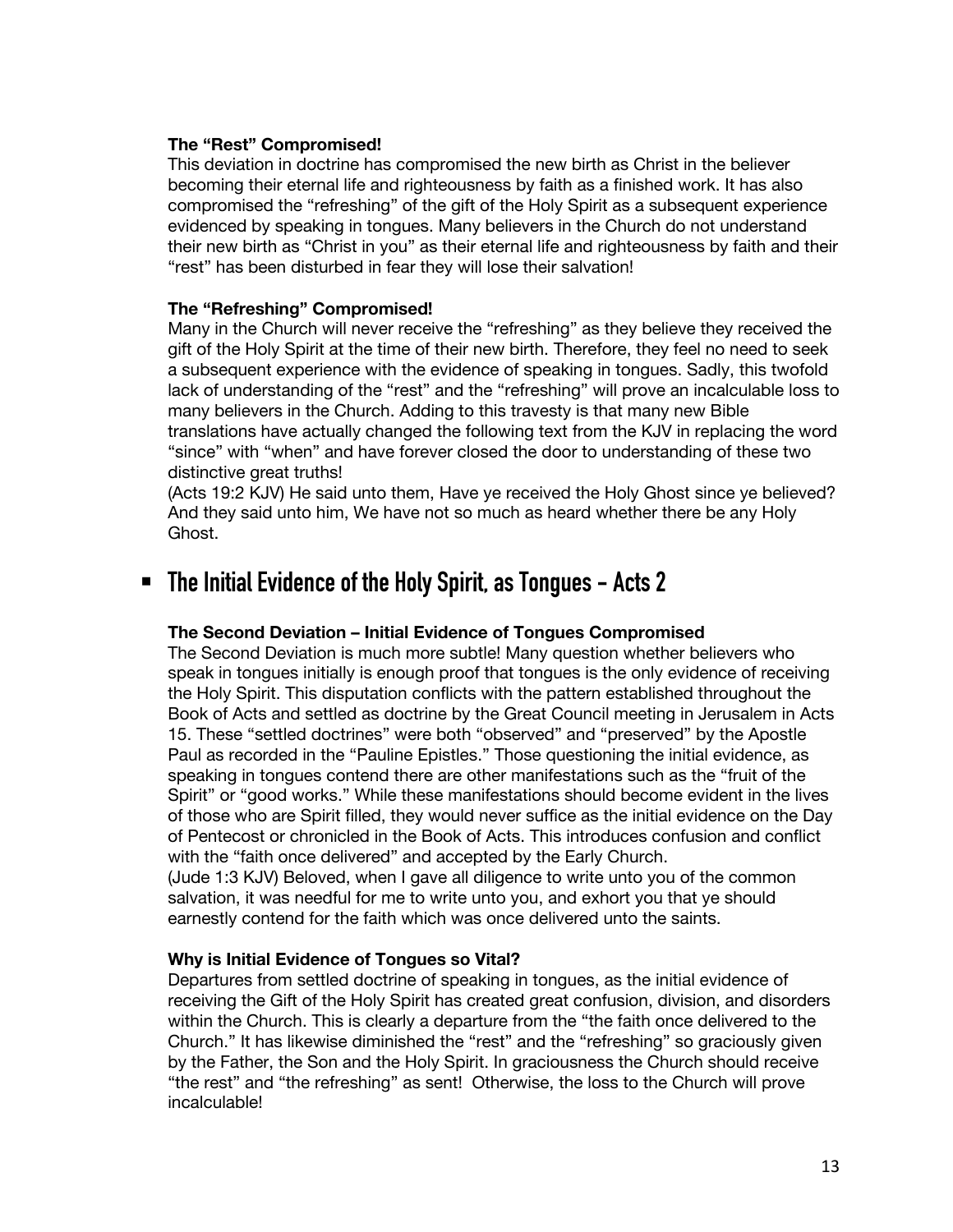#### **The Holy Spirit – the Great Comforter**

(John 15:26 KJV) But when the Comforter is come, whom I will send unto you from the Father, even the Spirit of truth, which proceedeth from the Father, he shall testify of me: *Comforter 3875. parakletos, par-ak'-lay-tos; an intercessor, consoler:--advocate, comforter*

#### **The Holy Spirit – Guide into All Truth**

(John 16:13 KJV) Howbeit when he, the Spirit of truth, is come, he will guide you into all truth: for he shall not speak of himself; but whatsoever he shall hear, that shall he speak: and he will show you things to come.

#### **The Holy Spirit speaks the "Mysteries of God" in Unknown Tongues**

(1 Cor 14:2 KJV) For he that speaketh in an unknown tongue speaketh not unto men, but unto God: for no man understandeth him; howbeit in the spirit he speaketh mysteries. See Special Study **[Twelve Mysteries of God](https://graceassemblysandiego.info/wp-content/uploads/TwelveMysteriesofGod.pdf)**.

#### **The Holy Spirit makes Intercession with Groanings According to God's Divine Will**

(Rom 8:26 KJV) Likewise the Spirit also helpeth our infirmities: for we know not what we should pray for as we ought: but the Spirit itself maketh intercession for us with groanings which cannot be uttered.

# § **"Cessation" Early Church Manifestations of the Spirit**

#### **The Third Deviation and Departure – The "Doctrine of Cessationism" – "Spiritual Strangulation"**

This "Third Deviation" as a doctrine is a great departure from the "faith once delivered" and from "sound doctrine." This will prove to be a great travesty for those in the Latter Church embracing it and will end in "spiritual strangulation." This doctrine denies the "breath of the Holy Spirit" as operational during the entire Church Age with continuing signs, gifts, and manifestations. Those in "Cessationism" embrace erroneous doctrine that while the Early Church spoke with tongues and operated the gifts of the Spirit and witnessed many manifestations of the Holy Spirit as recorded in the Scriptures; these manifestations ceased at the end of the Apostolic Age with the final Book of Revelation.

#### **They Contend the Church Entered the Age of "Cessationism"**

Those who believe in Cessationism contends after the Book of Revelation, the Apostolic Age simply ended. Thereafter the gifts and manifestations of the Holy Spirit "ceased" as practiced by the Early Church. The Doctrine of "Cessationism" uses (1 Cor 13:10 KJV) But when that which is perfect is come, then that which is in part shall be done away. They claim the Church entered the "Perfect Age" following the Apostolic age. Under this narrow interpretation, tongues ceased, prophesies ceased, and knowledge ceased. In truth, 1 Cor 13:10 contextually describes the perfect age to come when Saints, as glorified will be face to face with the Lord in heaven. This doctrine also negates the theology, worship, and ministry of the majority of Pentecostals and the Charismatic worldwide who worship and actively preach the gospel in service unto the Lord. These saints are irrationally and falsely charged with emotionalism, heresy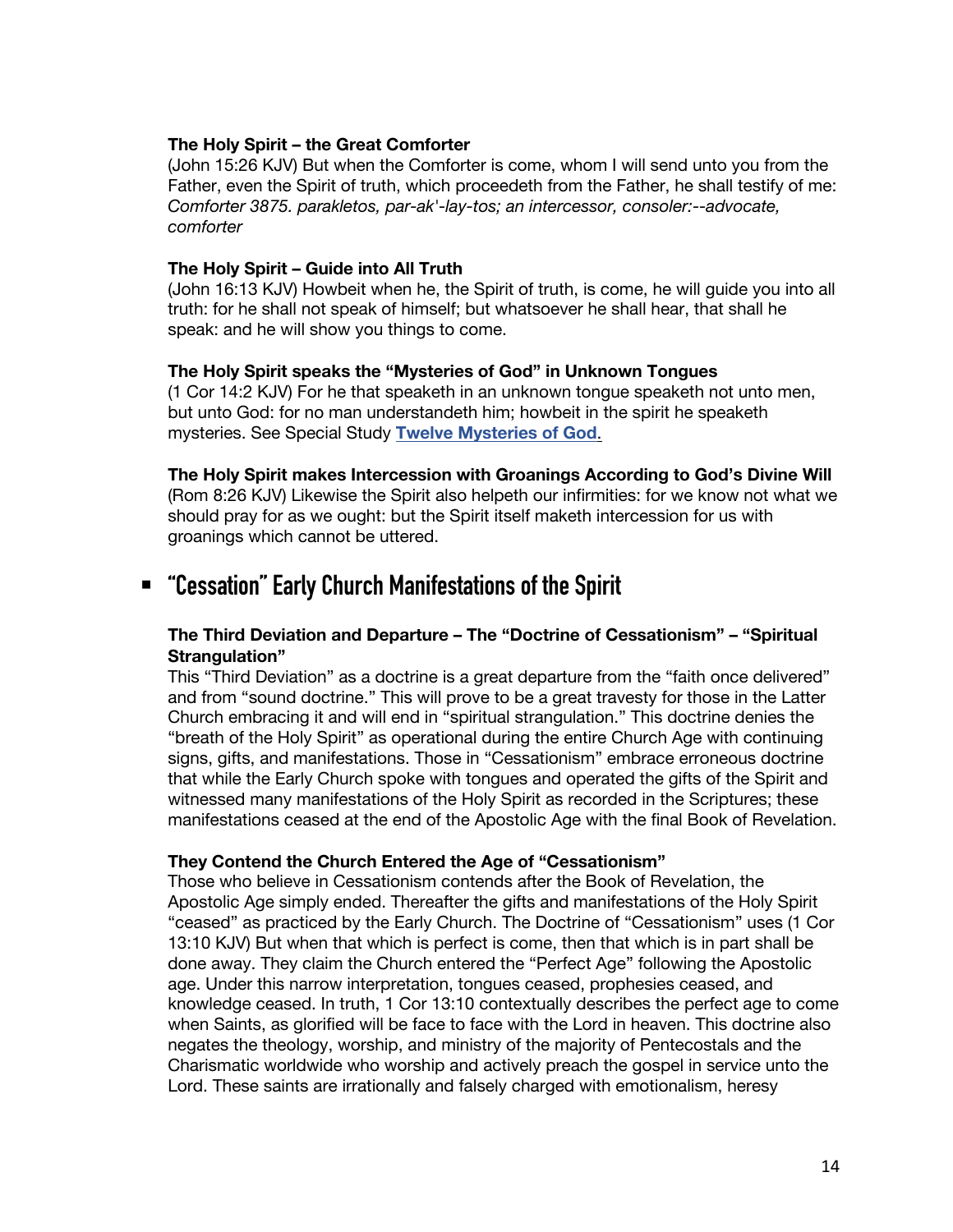and some involved in devilish practices. (Jude 1:19 KJV) These be they who separate themselves, sensual, having not the Spirit.

#### **Beware of "Cessationism!" – Failing to "Rightly Divide the Word of Truth"**

We do agree the "Apostolic Age" ended with the final Book of Revelation completing the Cannon of Scripture. We also agree there is no new revelation beyond the written Word of God only illumination of the revelation already given. We do recognize the Early Church Apostles and their authority as expressed through their writings, as the Word of God. We also recognize the two Chief Apostles: first, Peter, to the Jews, as the Circumcision and second Paul, to the Gentiles, as the Un-Circumcision.

#### **The Church Age is not in the Perfect Age**

We contend the Holy Spirit remains operational through the entire Church age however, under the authority of the two chief Apostles and the original Apostles through their writings, as the Holy Scriptures. We also believe there must be a continuation of the five-fold ministry gifts, the nine gifts of the Holy Spirit operating under the Apostolic authority of the Written Word. This means there is a continuation of tongues, prophesies, and knowledge, as well as all the ministry gifts and gifts of the Holy Spirit with signs and wonders confirming the gospel. The "Perfect Age" will come when saints are perfected or glorified and "face to face" with the Lord in Glory! Never another chief apostle- Paul admonishes believers to acknowledge the things I write. (1 Cor 13:12 KJV) For now we see through a glass, darkly; but then face to face: now I know in part; but then shall I know even as also I am known.

#### **Perils of Embracing "Doctrine of Cessationism"**

Using one scripture, out of context, found in I Corinthians 13:10-13 is not sufficient to support the departure from "sound doctrine" and embracing the radical "Doctrine of Cessationism." First, it is divisive and mutilates the Body of Christ alienating over 600 million Pentecostals and Charismatic believers who continue to speak in tongues, prophesy and seek illumination via the Holy Spirit of the Written Word. Most of these hold to the initial evidence of speaking in tongues in receiving the Holy Spirit. They also encourage operation of the nine gifts of the Spirit with manifestations within the confines of the Holy Scriptures. In our opinion, those holding the "Doctrine of Cessationism" are actively "quenching the Spirit!" They disparage believers seeking to be filled with the Spirit with tongues as the evidence. They likewise discredit Spirit filled ministers in preaching the gospel and believers as witnesses in their efforts to evangelize the world.

#### **A Prescription for "Formalism" – "Becoming Unequally Yoked"**

The "Doctrine of "Cessationism," if received," will in these "last days" become a prescription for imbibing "formalism" in denying the infilling of Holy Spirit according to Acts 2:4 as the power that will change the believer's body by translation. This denial will eventually lead into a commingling with the "professed Church" who embrace a "form of Godliness" but "deny the power" of the gospel and the power of the Holy Spirit. The Lord, as the Judge of the Church in Revelation 1, 2 & 3 will surely visit this movement before they join with the Harlot Church in Revelation chapter 17 embracing Replacement Theology. This theology contends the Church has spiritually replaced Israel and will usher in the Millennial Kingdom. This system will become wed to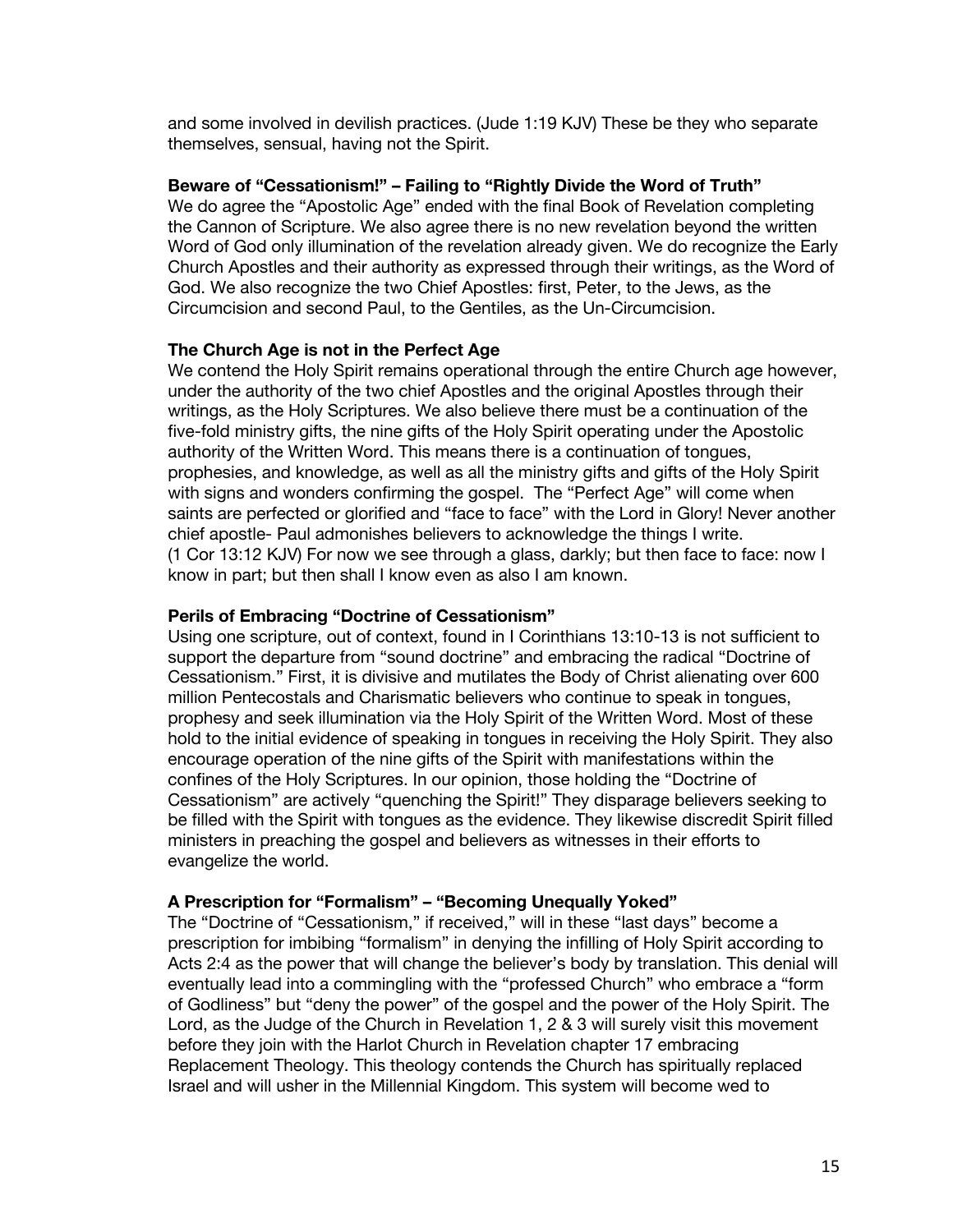"Babylon the Great" described in Revelation 18 comprising a counterfeit Kingdom of our Lord Jesus Christ.

(2 Cor 6:14-17 KJV) Be ye not unequally yoked together with unbelievers: for what fellowship hath righteousness with unrighteousness? and what communion hath light with darkness? And what concord hath Christ with Belial? or what part hath he that believeth with an infidel? And what agreement hath the temple of God with idols? for ye are the temple of the living God; as God hath said, I will dwell in them, and walk in them; and I will be their God, and they shall be my people. Wherefore come out from among them, and be ye separate, saith the Lord, and touch not the unclean thing; and I will receive you, And will be a Father unto you, and ye shall be my sons and daughters, saith the Lord Almighty.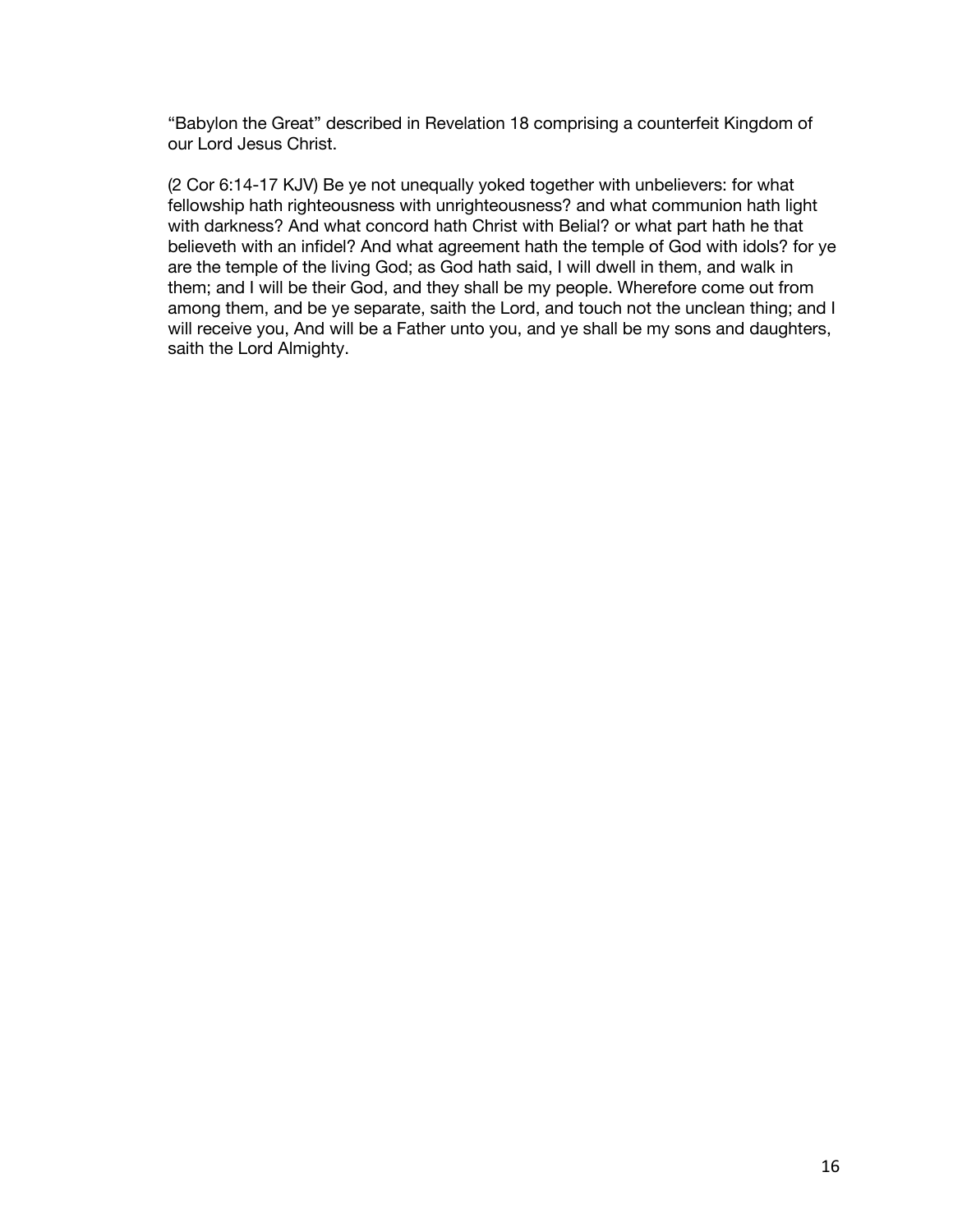# <span id="page-16-0"></span>**Three "Cunningly Devised Fables" Vs "The Blessed Hope"**

(2 Pet 1:16 KJV) For we have not followed cunningly devised fables, when we made known unto you the power and coming of our Lord Jesus Christ, but were eyewitnesses of his majesty.

(2 Tim 4:3-4)  $3$  For the time will come when they will not endure sound doctrine; but after their own lusts shall they heap to themselves teachers, having itching ears; <sup>4</sup> And they shall turn away their ears from the truth, and shall be turned unto fables.

## § **Imminence – "A Doctrine of Men"**

#### **The "Strange Wind" of the Doctrine of Imminence**

The Doctrine of "imminence" or "imminency" does embrace the "rapture" of the Church, as being "caught up" to meet the Lord in the air according to I Thessalonians 4:16-18. However, those embracing "imminency" also contend that Christ's return to receive His Church was "timeless," meaning it may occur anytime throughout the Church Age. They also hold there are no prophetic events, as "signs of the times," as well as no prophetic times within the body of scripture signally the "rapture" event. Therefore, believers must continue to hold an attitude of "watching and waiting" for the coming of the Lord while resting in Christ's promise to return before the Seven Year Tribulation Period. Therefore, believers should continually hold the rapture as "imminent" with the possibility it could occur momentarily. Until then, believers should "occupy" until the Lord appears to receive them unto Himself.

#### **Imminency Vs Date Setters**

The Doctrine of "Imminency" grew out of a "backlash" against the many "date setters" throughout the Church Age. These made declarations through their own "senses" and "lenses" and predicted a specific "day and hour" for the Lord's return to rapture His Church. These "Zealots," acted in their own spirit by examining the "signs of times" that appeared in their generation. They also ignored the "body of scripture" pertaining to searching and knowing "times and seasons." These "date setters" have been made public examples to discourage and disparage anyone from scripturally searching into "times and seasons" and to basically ignore prophetic events as "signs of the time." This doctrine is unscriptural and subtly promotes spiritual ignorance and thereby produces "sleepiness" and "drunkenness!"

(Rom 13:11 KJV) And that, knowing the time, that now it is high time to awake out of sleep: for now is our salvation nearer than when we believed.

**Spiritual Ignorance of "One Thing" - 2 Peter 3:8 -A Thousand Years, as One Day** The Doctrine of **"Imminency"** is found wanting promoting spiritual ignorance of Palms 90:4 as quoted in 2 Peter 3:8.

(Palms 90:4) For a thousand years in thy sight are but as yesterday when it is past, and as a watch in the night.

(2 Peter 3:8) But, beloved, be not ignorant of this one thing, that one day is with the Lord as a thousand years, and a thousand years as one day.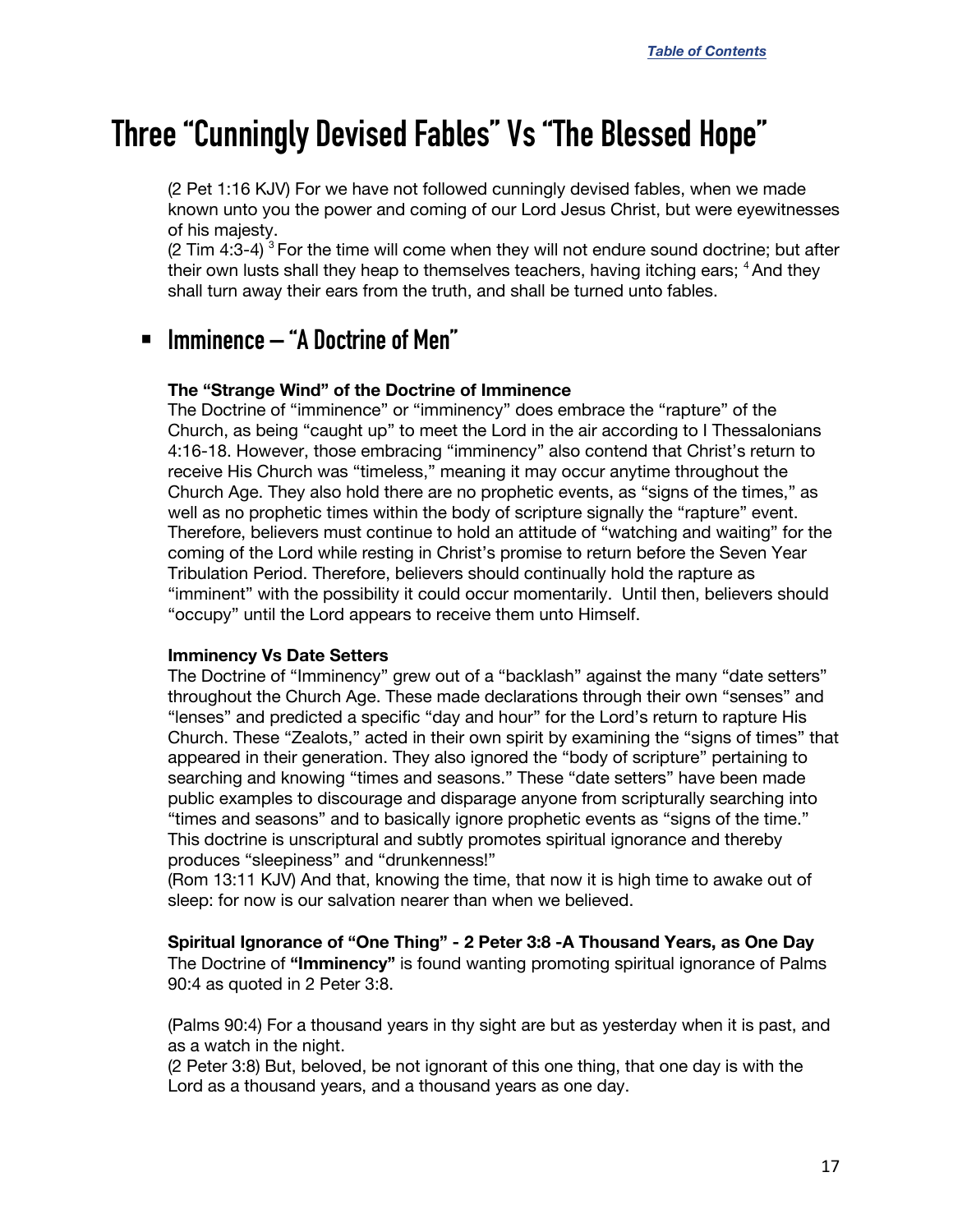The "one thing" begins with the Lord on the fourth day of creation in setting heavenly time pieces according to Genesis 1:14. These heavenly bodies, as the Sun, Moon and Stars were set to keep natural time but according to Psalms 90:4 also spiritual time, as one day with the Lord as a thousand years following the pattern of the Genesis creation days. *See Special Study:* **[Seven Millennial Days](https://graceassemblysandiego.info/wp-content/uploads/SevenMillennialDaysopt.pdf)**

#### **Other Scriptural Examples**

In addition, please consider other scriptural examples of knowing express times and seasons specifically in Genesis chapter 15. Abraham was given the express time period of 400 years his seed would be in a strange land of Egypt and the fourth generation in which would return from Egypt in the Exodus. Another express time is found in Daniel 9 where the express time of Christ's Triumphant Entry and His cutting off was prophesied as 69 weeks of years or 483 years from the Commandment to restore Jerusalem in Nehemiah Chapter two. In Psalms 90:4 a watch in the night is also considered as a thousand years. Interestingly there were four watches in the night in the Old Testament which typically covered a four-thousand-year period. In the New Testament there were three watches in the night typically covering three thousand year period, completing the Seventh Day as the great Millennial day of rest.

#### **Our Conclusion!**

In light of knowing the above scriptural "times and seasons, the "Doctrine of Imminency" should not be validated. It is a prescription that promotes spiritual ignorance, sleepiness, and drunkenness in discerning the Day of the Lord, as the greater Seventh Day and the Day of Christ as the greater third day. It also ignores the many admonitions to "watch and pray" and to take heed lest that Day come upon you unawares." See Luke 21:34-36. Please consider 1Thessalonians 5:1-10 which challenges the narrative of this doctrine.

# § **"The Great Snatch"– "A Doctrine of Men"**

#### **The Fable of the "Great Snatch" Dismantled!**

The cunningly devised fable as the "Great Snatch" is rooted in the "doctrine of Imminence or Imminency" The "great snatch," as a doctrine is held by many believers holding for the "Blessed Hope," a pre-tribulation rapture of the Church. However, the only spiritual requirement is becoming a "born again" believer and then all believers will be "snatched" away in the rapture together. We agree the believer's bodies will be instantly changed "in a moment, as twinkling of an eye." However, the "fable" of the "Great Snatch" does not address the sanctification and preparation needed in the believer to be made ready to be received by the Lord. It ignores the repeated warnings "to watch," and "to wait" and to avoid "sleepiness and "drunkenness." There is an exclusion of believers searching into "times and seasons" and thereby knowing perfectly that the Day of the Lord so cometh as a thief, but only on those who are given to sleepiness and drunkenness. Clearly the passages in I Thessalonians 5:1-10 and Luke 21:34-36 are in stark contrast as a reprimand of this "fable." We conclude the doctrine of the "Great Snatch" is a prescription for spiritual "sleep" or as an intoxicant as "strong wine" inducing drunkenness? According to "one day as a thousand years," we are now standing on the Day of the Lord and the Day of Christ. The message of the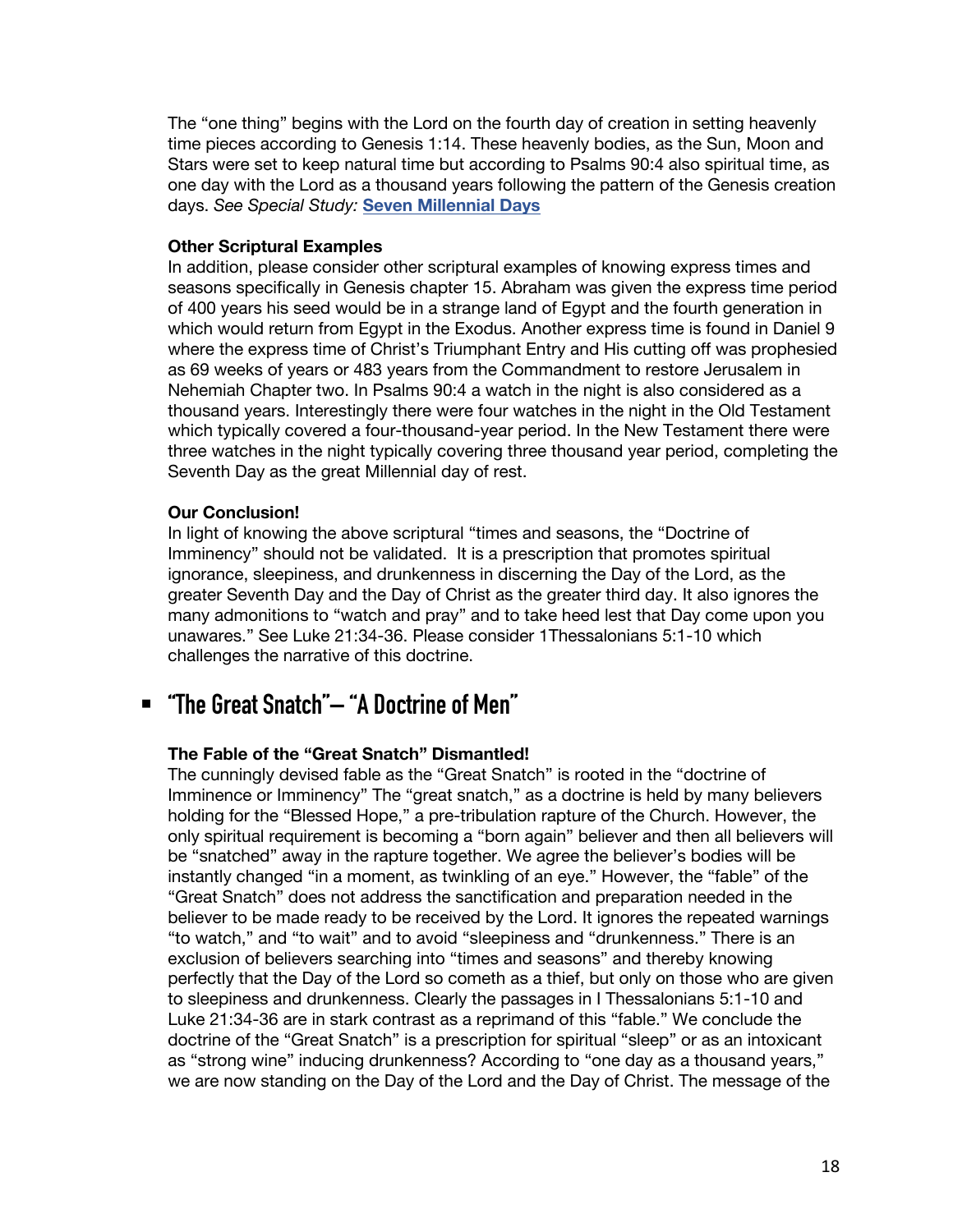hour; "Behold the Bridegroom Cometh; go ye out to meet Him." How many will have enough oil in their lamps?

#### **Why is Translation a "Mystery"? 1 Corinthians 15:51**

Why is the "translation" of believers alive at the coming of Christ a mystery? There are in fact Twelve Mysteries of God that have been delivered to the Church by the Apostle Paul with two mysteries by the Apostle John. Every "Mystery" is in fact a "secret" or "dark saying" and sometimes a "parable" or "proverb" according to Psalms 78:2 and Proverbs 1:6. Believers are hereby being challenged by the Apostle Paul to search out the Mystery of Translation via "revelation knowledge" to understand and prepare to be "caught up" to meet the Lord in the air as recorded in 1 Thessalonians 4:16-18. First, believers must understand that the Church is a heavenly calling with a promised entrance into a heavenly kingdom of those asleep (dead in Christ) or alive. Secondly, believers during the Church Age become members of Christ's Mystical Bride and Body and whether asleep or alive. They are destined to be joined unto Him ushering in the "Fullness of Christ."

#### **Scriptural Examples of Translation**

The only express examples in scripture are Enoch, Elijah, and the resurrected Christ at the end of the "forty days." The Apostle John, as a type of the Bridal Company, was caught up through an open door into heaven in Revelation 4. The arrival of the great innumerable company of Revelation 7 in heaven prior to the middle of the Tribulation Week implies translation. Prophetically the "Man Child," we believe to be the 144,000 will be caught up according to Revevelation12. We must also include the Two Witnesses in Revelation 11 who were visibly put to death and resurrected and caught up to heaven. See Special Study Order of the Resurrection and Translation.

#### **Every Man in His own Order**

The Apostle Paul clearly states that resurrection of the sleeping will be "every man in his own order" at the coming of the Lord according to I Corinthians 15:23. (I Corinthians 15:23) But every man in his own order: Christ the firstfruits; afterward they that are Christ's at his coming.

*Order:* 5001. tagma, tag'-mah; from G5021; something orderly in arrangement (a troop), i.e., (fig.) a series or succession: --order. means military ranks)

Will this same pattern apply to those alive at His coming? We trust during the "times of restoration" for the Church, during the "seven good years" before the "seven evil years" according to Genesis 41, there will be greater "revelation knowledge" by the Holy Spirit of the "Mystery of Translation." See Special Study Seven Good Years. (1 Cor 15:51 KJV) Behold, I show you a mystery; We shall not all sleep, but we shall all be changed,

*Mystery:* 3466. musterion, moos-tay'-ree-on; from a der. of muo (to shut the mouth); a secret or "mystery" (through the idea of silence imposed by initiation into religious rites):--mystery.

(1 Cor 15:52-3 KJV) In a moment, in the twinkling of an eye, at the last trump: for the trumpet shall sound, and the dead shall be raised incorruptible, and we shall be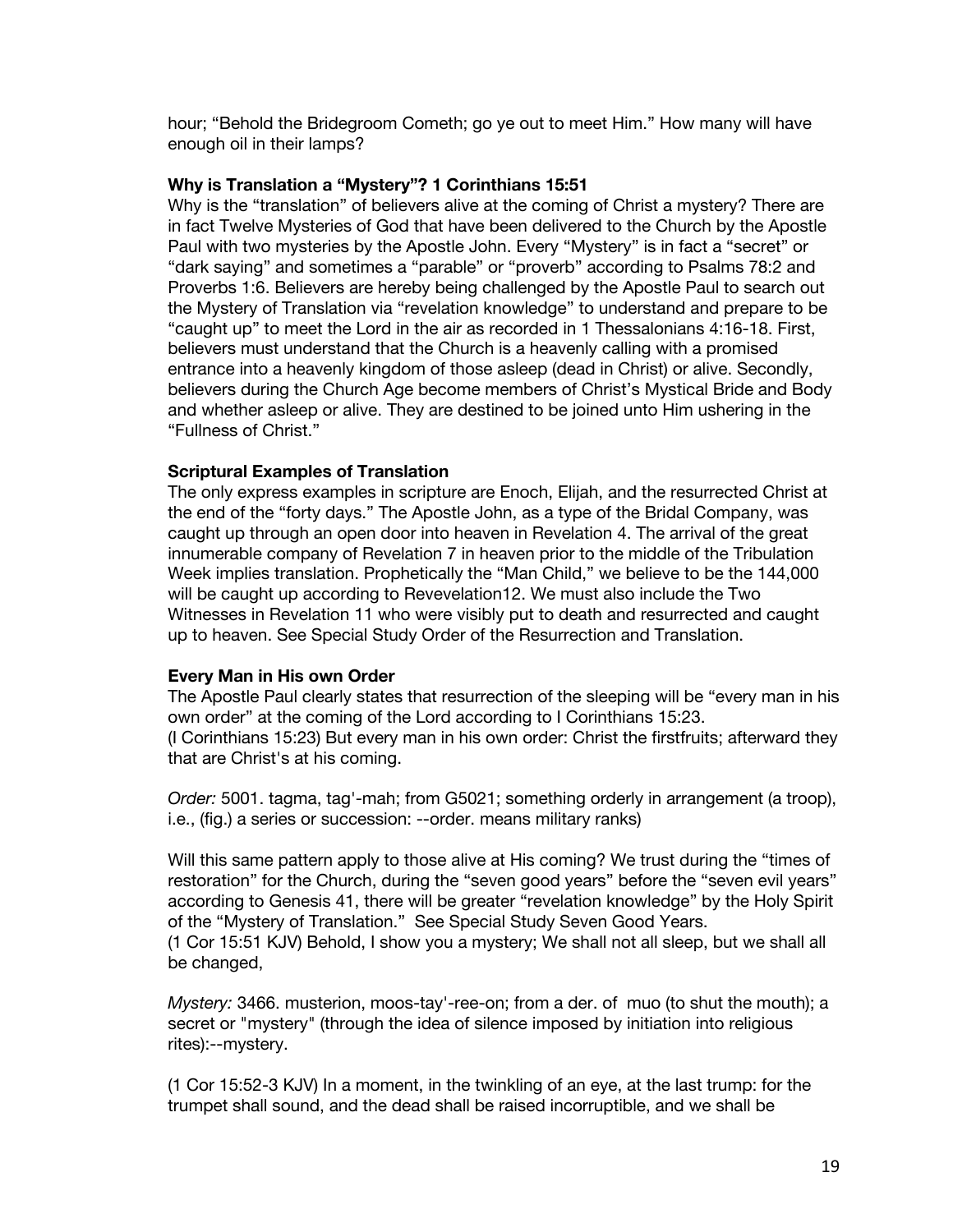changed. For this corruptible must put on incorruption, and this mortal must put on immortality.

#### **Who is the Bride of Christ?**

The Bride of Christ is a term used in both the Old and New Testament in the traditional sense of one espoused or engaged to be married to a Bridegroom. In the New Testament, especially in the Pauline Epistles, it is typical of a company in the Church who are espoused to Christ as Bridegroom of the Church. These find themselves on a spiritual racecourse to "win Christ" described in the Book of Philippians. Genesis chapter 2 sheds light typically on Christ, as the Last Adam, in God taking a "rib portion" from the side of Adam to form Eve, as His helpmate.

#### **Who is the Blood Washed Multitude?**

This company of believers alive at His coming is a great "blood washed" multitude coming out of great (mega) tribulation, i.e., persecution of the Church during the first 42 months of the Tribulation period. This followed the washing or laundering of their robes in sanctification before escaping through the "open door" during the first 42 months of the seven-year tribulation period. This company remains a great "mystery" to many, but clearly describes the "Mystical Body of Christ" as the greater part of the Church that are alive and remain unto the Lord's coming (Parousia), i.e., presence. By comparison of Scriptures, this open door of escaping the Wrath of God remains open until the middle of the Seven Year Tribulation period.

#### **Our Conclusion!**

We truly believe the "cunningly devised fable" as the "Great Snatch" will prove inadequate in addressing both the complex subject of resurrection and translation of believers. It fails to address necessary preparations to be received up to meet the Lord. It simply does not address the logistics of the Lord "receiving" the Living Church to meet the Lord in the Air. Many believers use this "fable" as a "comfort zone" "and will find themselves "asleep" or "drunken" according to I Thessalonians chapter five and miss the "open door" of escape in Revelation 4:1. They may not awaken until after the Bridal Company is taken and will then have the opportunity to be a part of the innumerable company of Revelation 7 escaping during the first half of the seven-year tribulation period and before the wrath of God is poured out.

## § **"No Man Knoweth the Day or Hour"– "A Doctrine of Men"**

#### **The Cunningly Devised Fable - "No Man Knows the Day or Hour"**

The "Fable" of "No Man Knoweth the Day or Hour" or even the "times and seasons" of our Lord's return to receive His Church, has become an accepted "doctrine of men." This "fable" joined by "Imminency", and the "Great Snatch" have become a "trio" of the "doctrines of men" cleverly devised to divert the Latter Church from the necessary preparation to be ready to be received up to meet the Lord in the air. These "fables" are a result of a "backlash" against many "date setters" who unwisely and prematurely set dates for Christ's return for the Church. Their research was simply sensual and not based in the entire "body of scripture" covering knowing "times and seasons." This is captured in the adage; "do not throw the baby out with the bath water."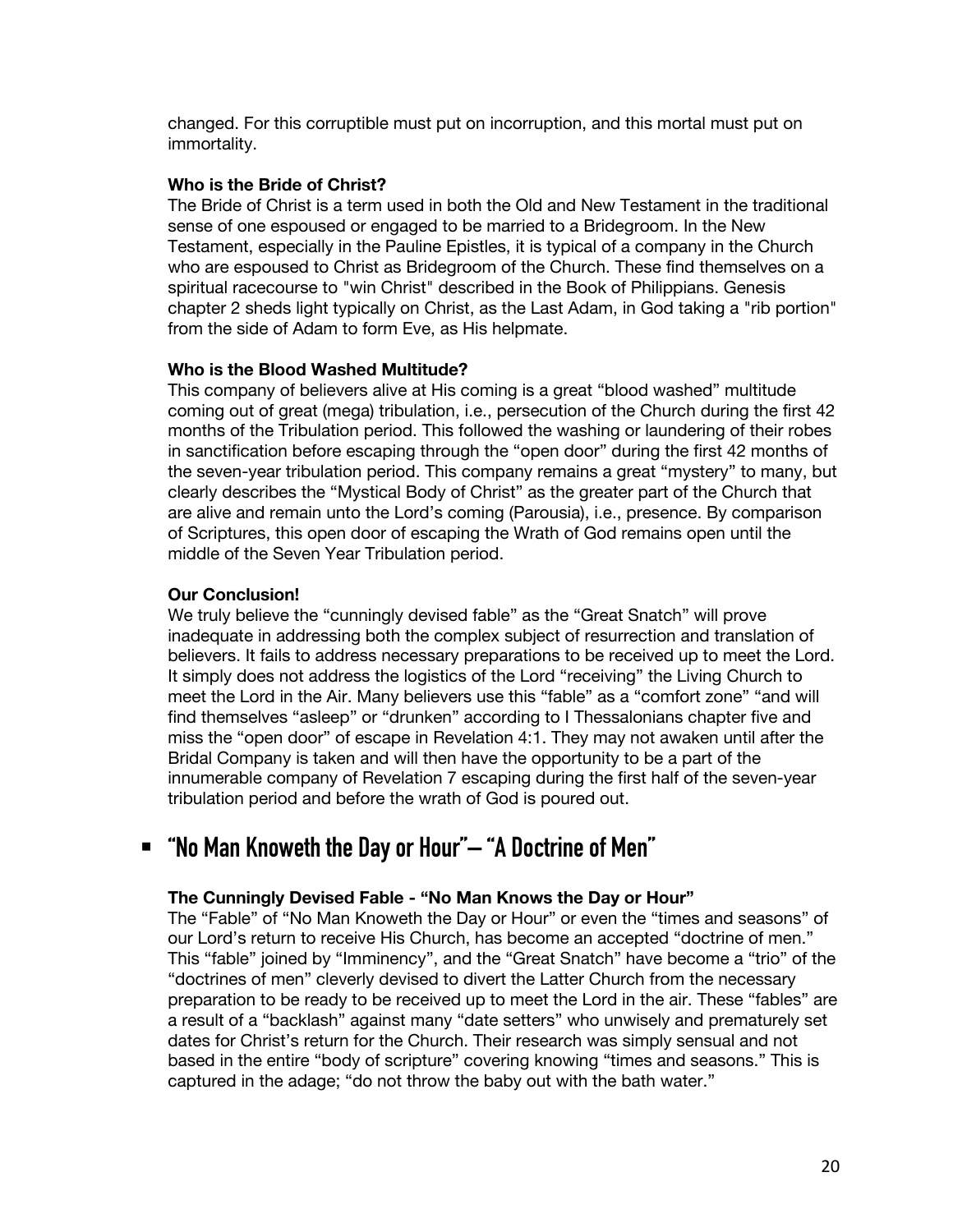#### **The Scriptural Origin of the Doctrine "No Man Knoweth"**

The true origin of what has become an accepted "doctrine of men" that "No Man Knoweth" is taken from scripture quoted by the Lord Jesus Christ, after He finished His sacrificial work on earth and ascended to the right hand of the Father.

His disciples asked the question of whether He would retore the Kingdom to Israel at this time and He answered: (Mat 24:36 KJV) But of that day and hour knoweth no man, no, not the angels of heaven, but my Father only.

This was in fact a true statement uttered by the Lord in a juncture of time before the complete fulfillment of Daniel's 70<sup>th</sup> week as prophesied in the context of Daniel 9:24-26. As already mentioned, and described below, Israel was offered their Kingdom for 7 years and they rejected it and the Kingdom was put on hold during the church age. So, at the time it was appropriate to answer no man knows the day and hour. It was after Israel rejected their Messiah was the Church age and the rapture revealed through the Apostle Paul doctrine.

#### **Daniel's Seventieth Week Explained**

This  $70<sup>th</sup>$  Week commenced with the Lord's Triumphant Entry followed by His death, as Israel's Messiah, in being "cut off" at the Feast of Passover and resurrected on the Feast of First Fruits followed by the Feast of Pentecost. Daniel's 70<sup>th</sup> week continued to be fulfilled following the Feast of Pentecost by the resurrected Christ offering the Kingdom to Israel under the New Covenant, as the "rest" and the "refreshing" as prophesied according to Isaiah 28:11. Israel, as a nation rejected these Messianic times as their visitation and as a result, they forfeited the "times of restoration" at that time of their Kingdom, according to Acts chapter 3. *See Special Study:* **[Daniel's 70th](https://graceassemblysandiego.info/wp-content/uploads/Daniels70thWeekopt.pdf) Week**.

#### **A Transition to a New Purpose – The Church**

Seven years later, Christ, as their glorified, ascended Messiah began to turn to the Gentiles as evidenced in Acts chapter 10 and later explained in Acts chapter 15 at the Great Council meeting in Jerusalem. Our Lord foreknew, as early as Luke 19:41-44 that Israel would reject their "time of visitation," nevertheless the seven-year visitation, as Daniel's 70<sup>th</sup> week had to be fulfilled in good faith. Therefore, the Lord instructed Peter, in Acts 1:6, 7, that it was not for the disciples to know the "times and seasons" until after Daniel's 70<sup>th</sup> week was fulfilled. They were in fact in transition from the Kingdom purpose into a new purpose called the Church.

#### **The Doctrine of "No Man Knoweth" was Never a Church Doctrine**

After Daniel's  $70<sup>th</sup>$  week of seven years, the doctrine that "no man knoweth" was never applicable during the Church Age. First, Christ, once glorified and seated at God's right hand has perfect knowledge of the "times and seasons" and "day and hour" of His return. The Apostle Paul in I Thessalonians 5:1-10 countermands this doctrine for the Church. Consider that by AD 96 the Book of Revelation was communicated to the Apostle John. We realize this explanation has been lengthy, but necessary in untangling a "web" cleverly woven by the adversary to deceive many through out the Church age.

#### **The Doctrine of "No Man Knoweth" Received and Refuted**

The failure of not "rightly dividing the word of truth" has resulted in the accepted Doctrine of "No Man Knoweth" as being "set in stone." This has robbed, especially the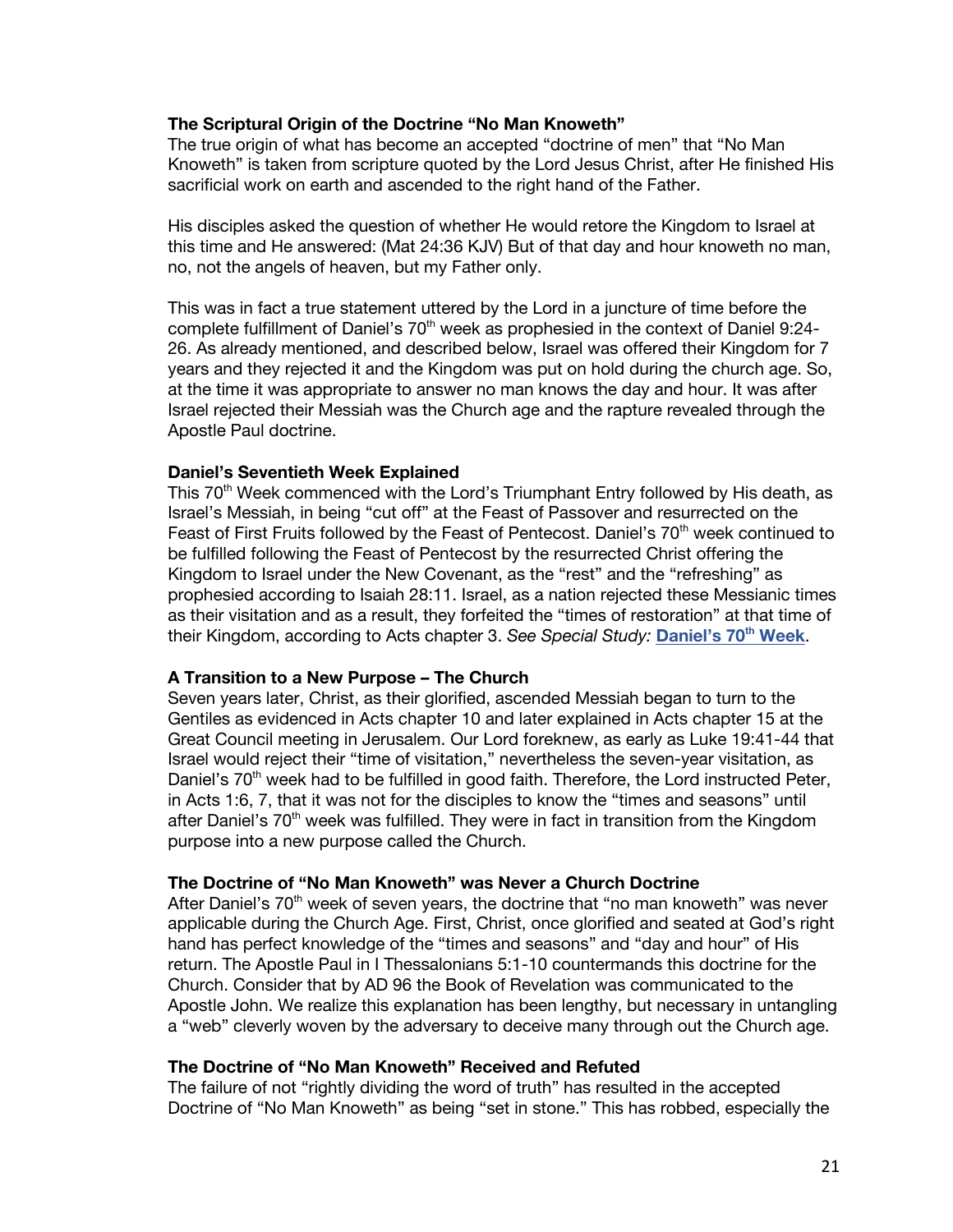Latter Church, from examining "times and seasons" that are clearly heralding in the time of our Lord's return to receive His Church. This has resulted in many prophetic scholars failing to acknowledge the return of the Nation of Israel in 1948, as the "sign" of the "Fig Tree." This "sign" and the generation commenced the unfolding of Bible prophecy ushering in the "summertime" or "harvest time" when the Lord Jesus returns and is received by Judah and Israel beginning the greater regathering of Israel from the four corners of the earth into their promised Millennial Kingdom. Nineteen years from 1948 when Israel became a nation, they also received their capitol city of Jerusalem in 1967 ending the "Times of the Gentiles" according to Luke 21:24. *See Special Study:* **Times of [the Gentiles](https://graceassemblysandiego.info/wp-content/uploads/TimesoftheGentilesopt.pdf)**.

This same time period of nineteen years from 1948 to 1967 was a reversal of their captivity to Babylon 606BC to 587 BC as a nineteen year period. We are now stepping into the Dispensation of the "Fullness of times" of both the Church and Israel according to Ephesians 1:10. *See Special Study:* **[Fullness of](https://graceassemblysandiego.info/wp-content/uploads/FullnessofTimesopt.pdf) Times.**

(Rom 13:11 KJV) And that, knowing the time, that now it is high time to awake out of sleep: for now is our salvation nearer than when we believed.

#### **The Church "Willingly" Ignorant!**

(2 Pet 3:8 KJV) But, beloved, be not ignorant of this one thing, that one day is with the Lord as a thousand years, and a thousand years as one day.

The above teaching of "No Man Knoweth" does not align itself with God's divine placement of the Sun, Moon and Stars to keep natural "times and seasons" according to Genesis 1:14. This doctrine is also responsible for the ignorance of the "one thing" that one day based on the "creation days" in Genesis chapter one is with the Lord as a thousand years according to 2 Peter 3:8 based in Psalms 90:4.

*See Special Study:* **[Millennial](https://graceassemblysandiego.info/wp-content/uploads/MillennialDayPrincipleopt.pdf) Day Principle** and **[Seven Millennial](https://graceassemblysandiego.info/wp-content/uploads/SevenMillennialDaysopt.pdf) Days**.

It has become almost impossible to refute the "Doctrine No Man Knoweth" as an accepted doctrine of men that will not meet the prophetic test when comparing "Scripture with Scripture." This doctrine encourages ignorance among God's people in searching into the prophetic "times and seasons." Will they be found "watching and waiting" for the Lord's return to catch His people up through the "open door" of Revelation 4:1? Remember the Lord chided religious leaders of His day in Matthew 16:1-5 for not discerning the "set times of Jehovah," i.e., the Spring Feasts pointing to His First Advent. *See Special Study:* **[The Feasts of](https://graceassemblysandiego.info/wp-content/uploads/FeastsoftheLordopt.pdf) the Lord.**

#### **The Church Standing on the Day of the Lord and Day of Christ**

Will this be true of the Latter Church when the Lord returns to find them in a "deep sleep" as to where we are standing in the breaking of the Seventh Day, as the Day of the Lord and the Third Day, as the Day of Christ. The Church will find themselves "shut up" to a final outpour of the Spirit that will accompany the Dispensation of the Fullness of Times according to Ephesians 1:10. *See Special Study:* **Spirit [Storm](https://graceassemblysandiego.info/wp-content/uploads/SpiritStorm.pdf)**.

(Rev 2:7 KJV) He that hath an ear, let him hear what the Spirit saith unto the churches;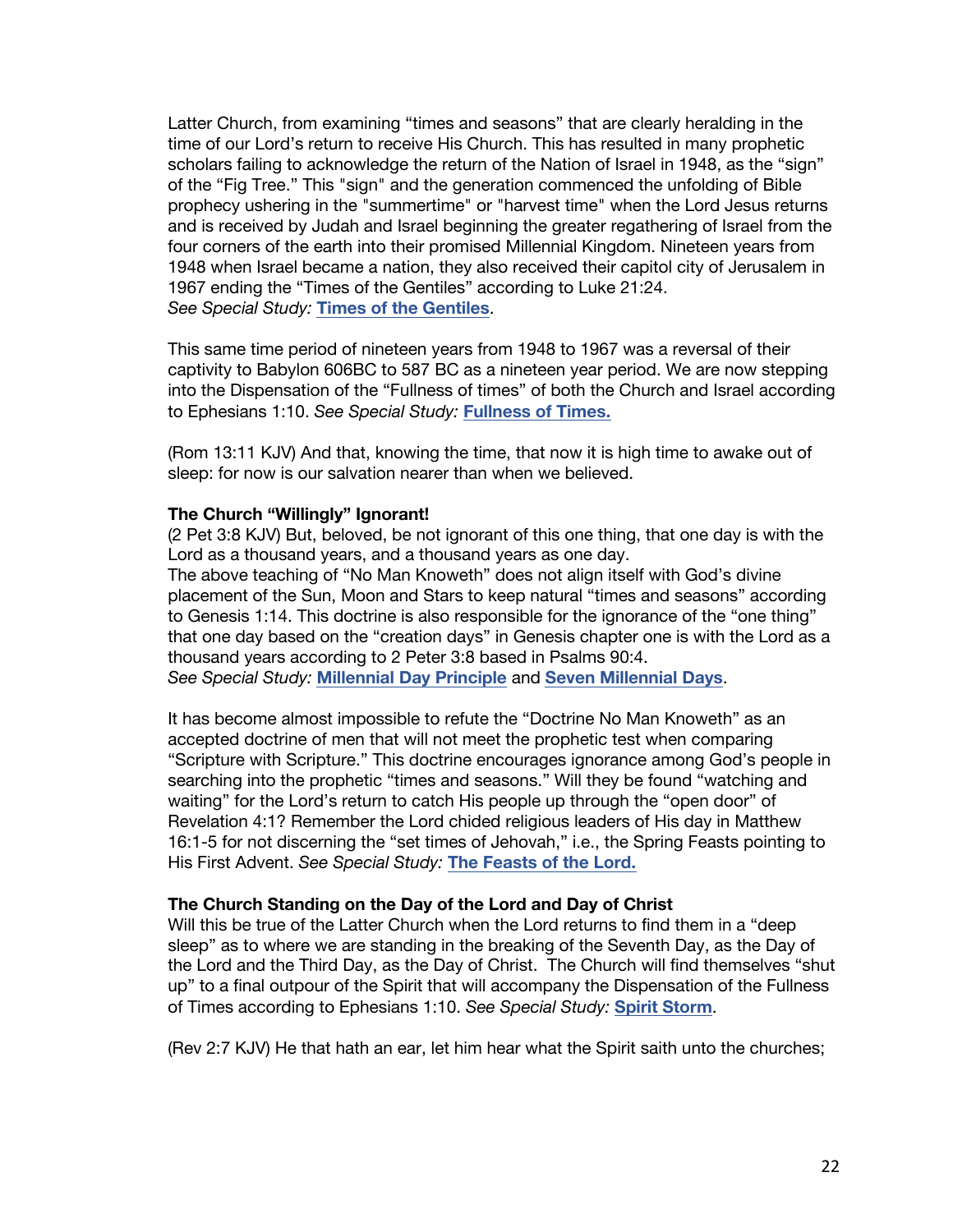# <span id="page-22-0"></span>**Three "Aberrations" of the Gospel of the Blessed Hope**

#### **What is the Blessed Hope?**

The Blessed Hope defines the Lord's promise to receive His Church, as heavenly, up to meet Him in the air before the wrath of God is poured out on the earth. They may be received by death, burial, and resurrection, as the dead in Christ, or by translation or rapture as those who will be alive and remain unto His coming.

(Titus 2:13) Looking for that blessed hope, and the glorious appearing of the great God and our Saviour Jesus Christ;

# § **The Prosperity Gospel and "Seed Faith"**

#### **The Aberration of – The Prosperity Gospel**

The "Prosperity Gospel" was readily embraced by the charismatic movement under the ministry of Kenneth Hagin and gained even greater recognition through the ministry of Kenneth Copeland and other spiritual leaders of this persuasion. In the "wake" of this movement came the founding of many Charismatic Centers experiencing rapid growth in numbers, as followers were attracted by the promise of "prosperity" i.e., "health and wealth." This enabled leaders of this movement to acquire larger edifices becoming mega Charismatic Centers. This phenomenon soon reached the "itching ears" of some Evangelical Church leaders and even Pentecostal Church leaders. These desired to throw off the "yoke" of "sufferings and reproach" associated with preaching the gospel and experience the same increasing numbers with promises of prosperity. When our Lord compared the Early Church, as the "green tree" Vs the Latter Church as "the "dry tree," He was enabling the Latter Church to discern this present phenomenon in which the Gospel being compromised would result in a "famine" of the Word of God and a drought of the "rain" of the Holy Spirit." (See Amos 8:11.) Therefore, we believe the gospel of "prosperity" clichéd as the "health and wealth" message is an aberration or a "falling away" from the "faith once delivered."

#### **The Travesty of Embracing the "Prosperity Gospel"**

The travesty in embracing the "Prosperity Gospel" by the Latter Church will prove catastrophic! This gospel greatly changes the attitude of the believer in "watching" and "waiting" and becoming spiritually without spot, wrinkle, or blemish through sanctification to be received by the Lord upon His return from heaven. Instead, the believer's focus is subtly shifted to earthly prosperity producing a spirit of "apathy" and "complacency" inducing sleepiness or drunkenness! Many under the "Prosperity Gospel" openly embrace "Kingdom Now Theology" wherein the Latter Church will become glorious, prosperous, and victorious in the visible before the Lord returns.

#### **True Spiritual Health and Spiritual Complexion of Watching Ones**

True spiritual health is reflected in the believer's spiritual complexion, as without spots, wrinkles, and blemishes suggesting spiritual nutrition, exercise, and rest.

Spots as unbecoming blemishes, or stains, appearing in the believer's spiritual complexion. These come from the old creation with its deeds and failures and are a result of not fully judging the old creation as dead.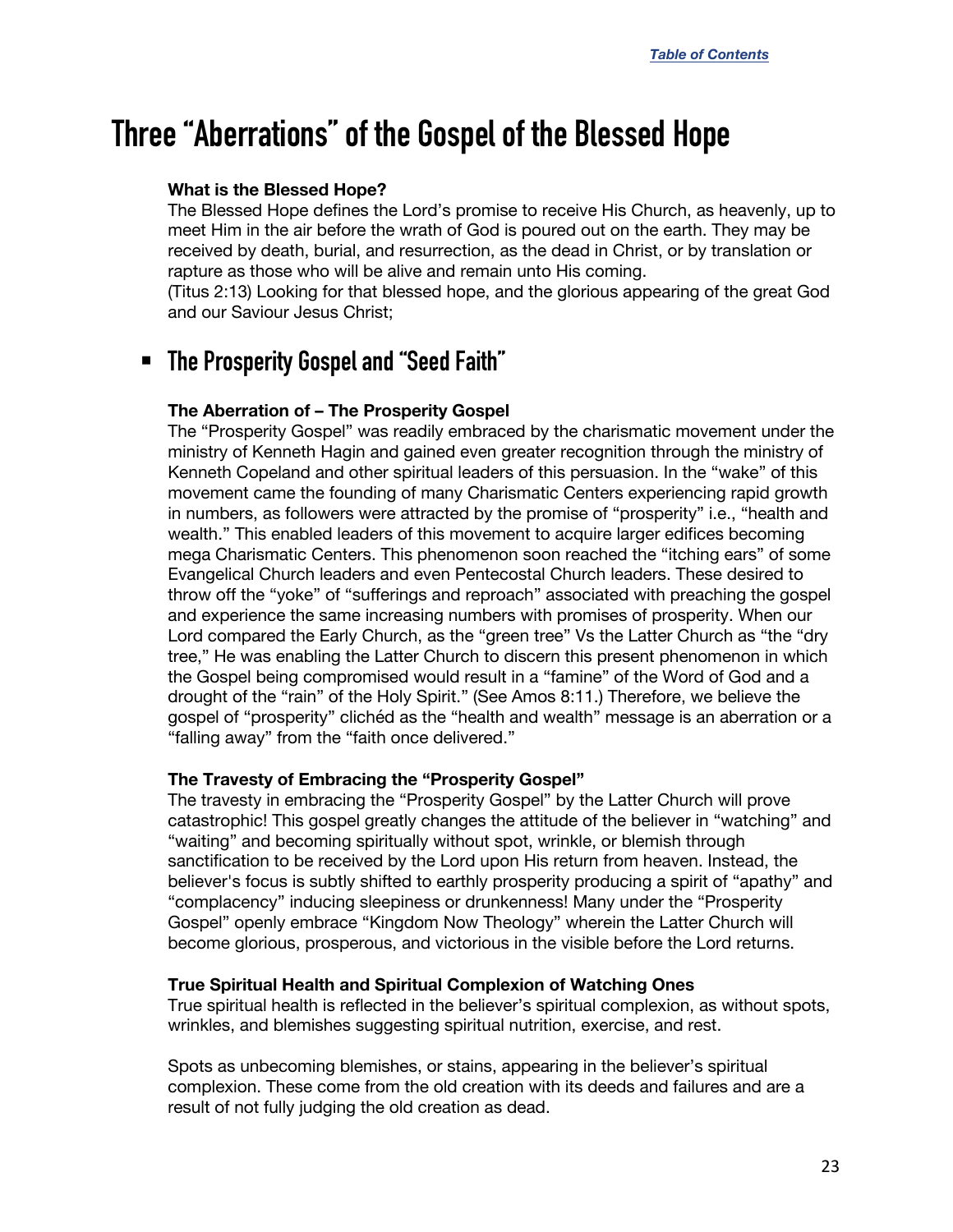*Spot*: (G) 4696 a stain or blemish, defect, disgrace: spot.

**Wrinkles** are a result of the "aging process" as the "outer man," who is perishing and is given precedence over the "Inner man." The "outer man" in turn zaps the health and vigor of the "inner man" or new creation which must be renewed day by day through knowledge of the Word of God and the quickening of the Holy Spirit.

*Wrinkle: (*G) 4512 and (G) 4506; a fold (as drawing together), a wrinkle (espec. on the face): wrinkle.

**Blemishes** suggest uncomely behaviors emanating from the old creation nature. It also suggests the believer's failure in taking God's side in judging their behavior.

*Blemish:* (G) 299 (G) 3470; unblemished, without blame (blemish, fault, spot), faultless, unblameable.

#### **Confusion Reigns!**

Major confusion exists from not rightly dividing the "word of truth" in understanding the heavenly calling of the Church, according to the "Pauline Epistles." The Church has promises of spiritual blessings in heavenly places according to Ephesians 1:3. This is in essence the "blessed hope" of believers that whether asleep or alive they will be "caught up" to the meet the Lord in the air according to 1 Thessalonians 4:16-18. The "Blessed Hope" is supported by our Lord's personal promise in John 14:1-4. This is a stark contrast with Israel's earthly calling and natural blessings, and eventually receiving an Earthly Kingdom.

(2 Tim 2:15 KJV) Study to show thyself approved unto God, a workman that needeth not to be ashamed, rightly dividing the word of truth.

#### **Great Danger Remains!**

The greatest danger is the Church becoming complacent and embracing "all things continue" and "falling away" from the "Blessed hope" of being caught up through the open door to meet the Lord in the air! The second great danger is the Church falling into Covenant Theology. This theology teaches that the Church having spiritually replaced Israel has become the spiritual heirs of the Millennial Kingdom upon earth. This theology is also called Replacement Theology and was doctrinally refuted by the Apostle Paul in Romans chapters 9, 10 and 11. Further warning, those who hold Covenant or Replacement Theology will compromise and usher in the union of the Harlot Church as "Mystery Babylon" in Revelation 17 with "Babylon the Great" in Revelation 18. This will be as a counterfeit kingdom of our Lord Jesus Christ reigning the final 42 months of the Tribulation period until the "open vision" of our Lord as "King of Kings and "Lord of Lords in Revelations chapter 19.

*See Special Stud:y* **[Who is Babylon?](https://graceassemblysandiego.info/wp-content/uploads/BabylonianProphecy.pdf)**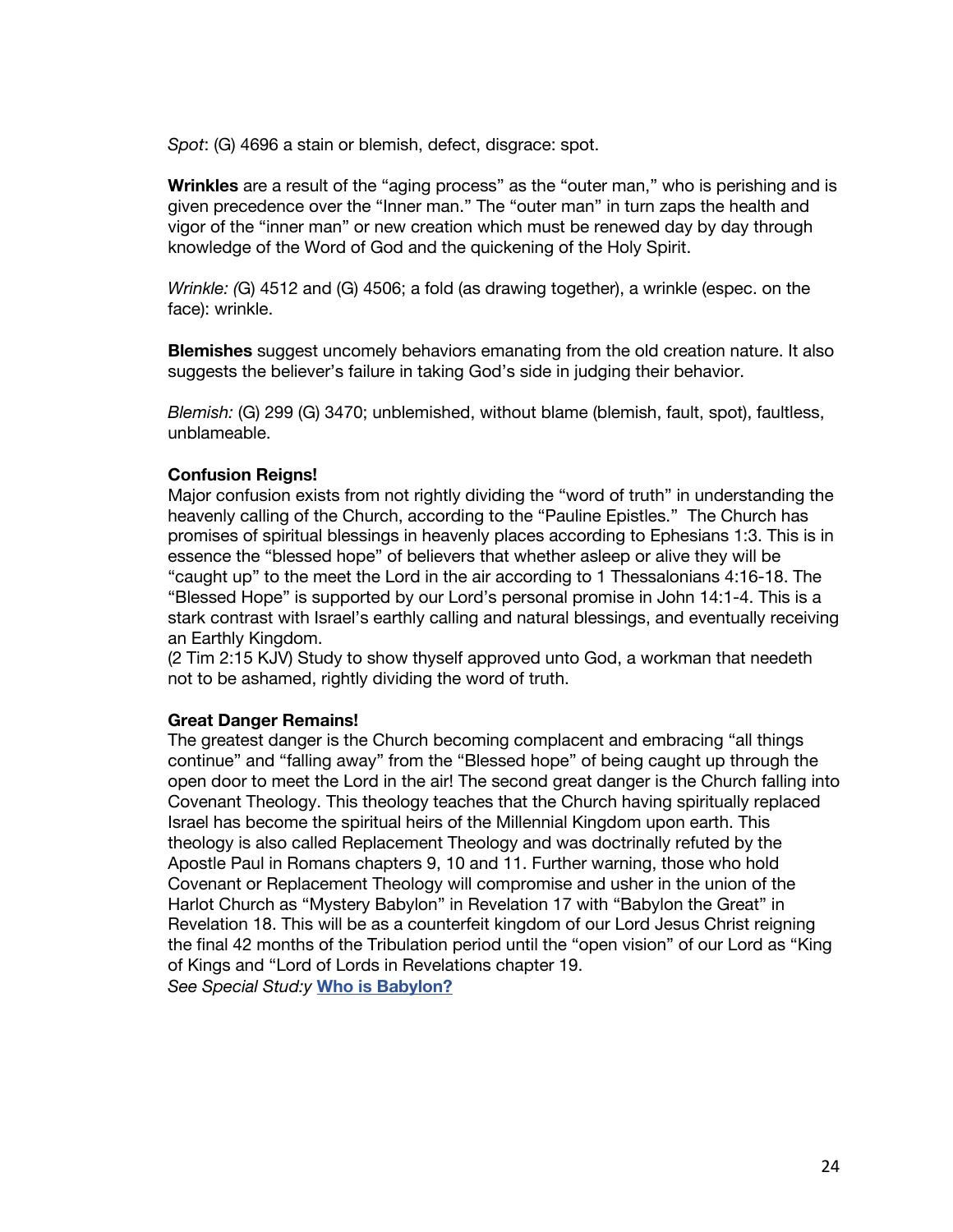# § **The "Word Faith" Gospel**

#### **An Overview of "Word Faith" Theology**

The "Word Faith" Theology has become synonymous with the charismatic movement and the "Prosperity Gospel" that is often clichéd as the "Health and Wealth Gospel." The primary founders of the charismatic movement were Kenneth Hagin and Kenneth Copeland. They contended that the Church, as "sons of God," have lived far beneath the promises in the Gospel of "health and wealth." The "Word Faith" Theology contends there is "power in the tongue" of believers, as the "sons of God" to speak things into existence by faith. Therefore, the theology of "Word Faith" contends that believers can create their own destiny through their words. They also contend that believers through their **words** can also create their own destiny of sickness and poverty. This theology is erroneous, on two counts; (1) it elevates the words spoken by believers as equal with the "Word of God;" (2) It subtly elevates the believers standing "in Christ," into a standing of equality with Him as "sons of God" or "little gods."

(1 Tim 3:6 KJV) Not a novice, lest being lifted up with pride he fall into the condemnation of the devil*.*

#### **The Gifts of Prophets and Prophecy**

It seems appropriate, at this juncture, to address the controversial subject of New Testament "Prophets," as a ministry gift Vs "Prophecy," as a gift of the Spirit. Both gifts are addressed within the Pauline Epistles as operational through the Church Age. That being said, there remains confusion as to the role and operation of these two gifts as divinely set in the Church for the purposes of; (1) edification, (2) exhortation and (3) comfort of the Church as stated in 1 Corinthians 14:3. The gift as Prophet or the gift of prophecy, as inspirational, may also be manifested through all of the five ministry gifts. The Apostle Paul defines prophecy; as (1) a revelation, (2) knowledge, (3) prophesying or (4) doctrine.

(1 Corinthians 14:6) Now, brethren, if I come unto you speaking with tongues, what shall I profit you, except I shall speak to you either by revelation, or by knowledge, or by prophesying, or by doctrine?

#### **The Superiority of "God Breathed" Scriptures**

The primary role of a Prophet and those using the "gift of prophesy," both in the Old Testament and New Testament is the forthtelling or foretelling of the mind and the will of God through the "God Breathed" Holy Scriptures as the Word of God under the anointing of the Holy Spirit. This is the highest source of knowledge, wisdom and understanding communicated from God to Man and therefore takes precedence as the Divine standard governing all utterances. According to Numbers chapter 12, the Five Books of Moses, the Pentateuch, were received as a "mouth to mouth" revelation from God as the "God Breathed" Holy Scriptures. This communication excelled dreams and visions of Moses' contemporaries. However, many dreams and visions of the Prophets in the Old Testament have also been elevated as the "God Breathed" Holy Scriptures.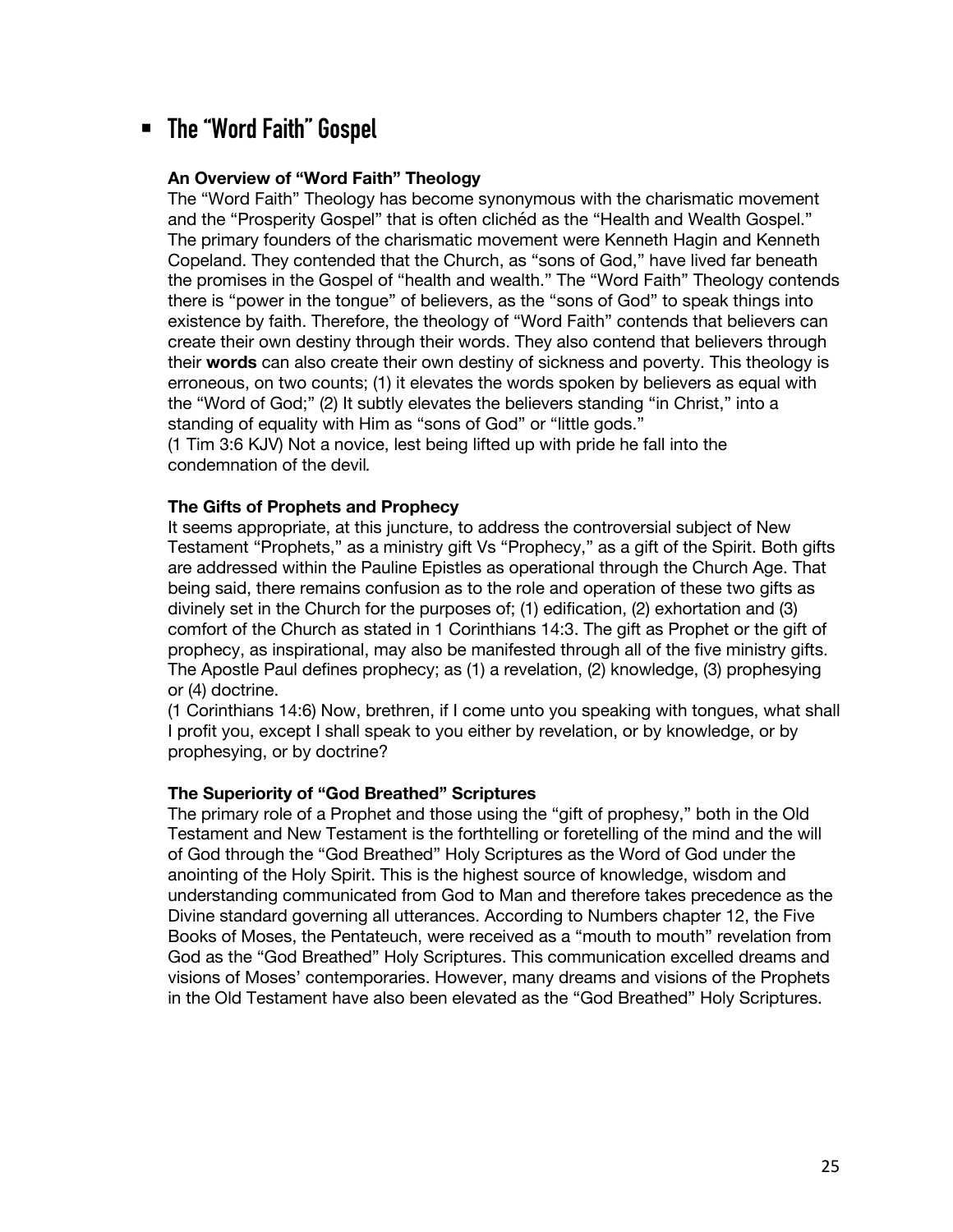#### **Examples of "Mouth to Mouth"**

- 1. God breathed into the nostrils of the First Adam, and he became a living soul.
- 2. God breathed into the nostrils of Christ in resurrection as the Last Adam and He was made a quickening Spirit.
- 3. God also breathed into the Holy Scriptures

(2 Tim 3:16 KJV) All scripture is given by inspiration of God, and is profitable for doctrine, for reproof, for correction, for instruction in righteousness:

#### **Spiritual Requirements**

The New Testament requirements for those who claim to be spiritual or a prophet, as stated by the Apostle Paul: (1 Corinthians 14:37 KJV) If any man think himself to be a prophet, or spiritual, let him acknowledge that the things that I write unto you are the commandments of the Lord. (1 Corinthians 14:38 KJV) But if any man be ignorant, let him be ignorant.

#### **Prophets in the Old Testament**

Prophets in the Old Testament were defined as "speaking for God" and their spoken words, as inspired by the Holy Spirit were transcribed and comprise the thirty-nine Old Testament Books of the Bible.

#### **Prophets in New Testament**

Prophets in the New Testament were defined as "speaking for God" and their words were latter penned becoming the New Testament ending with the Apostolic Age and the Book of Revelation which completed the cannon of Scripture. Thereafter the role of a Prophet and/or the gift of Prophecy as "speaking for God" changed following the Apostolic Age. Prophets or Prophecy is still defined as "speaking for God" under the inspiration of the Holy Spirit but only under the Divine auspices of the written Word of God, as the revealed truth. Therefore, there is no new revelation only illumination by the Holy Spirit and inspiration of the Holy Spirit.

#### **A Veiled Warning to Contemporary Prophets**

There are many contemporary Prophets and those using the gift of prophecy who "speaking inspirationally" and some in the "first person," i.e., as God or Christ speaking. These "inspirational utterances" are never equal with the God Breathed Holy Scriptures and therefore the Church must rightfully judge these utterances as:

(1) inspired by the Holy Ghost, according to 1 John 2:27 and

(2) in accordance with the "God Breathed" Holy Scriptures as the Word of God. This is a safeguard for both the prophet and the Church.

(1 Cor 14:29 KJV) Let the prophets speak two or three, and let the other judge.

#### **The New Testament Setting for Prophecy**

The New Testament setting or "room" for Prophecy was generally within the Church proper or gatherings of believers. Prophecy was used to edify, exhort and comfort believers. However, this scriptural pattern has changed in the Latter Church via modern communications.

(Prov 18:16 KJV) A man's gift maketh room for him, and bringeth him before great men.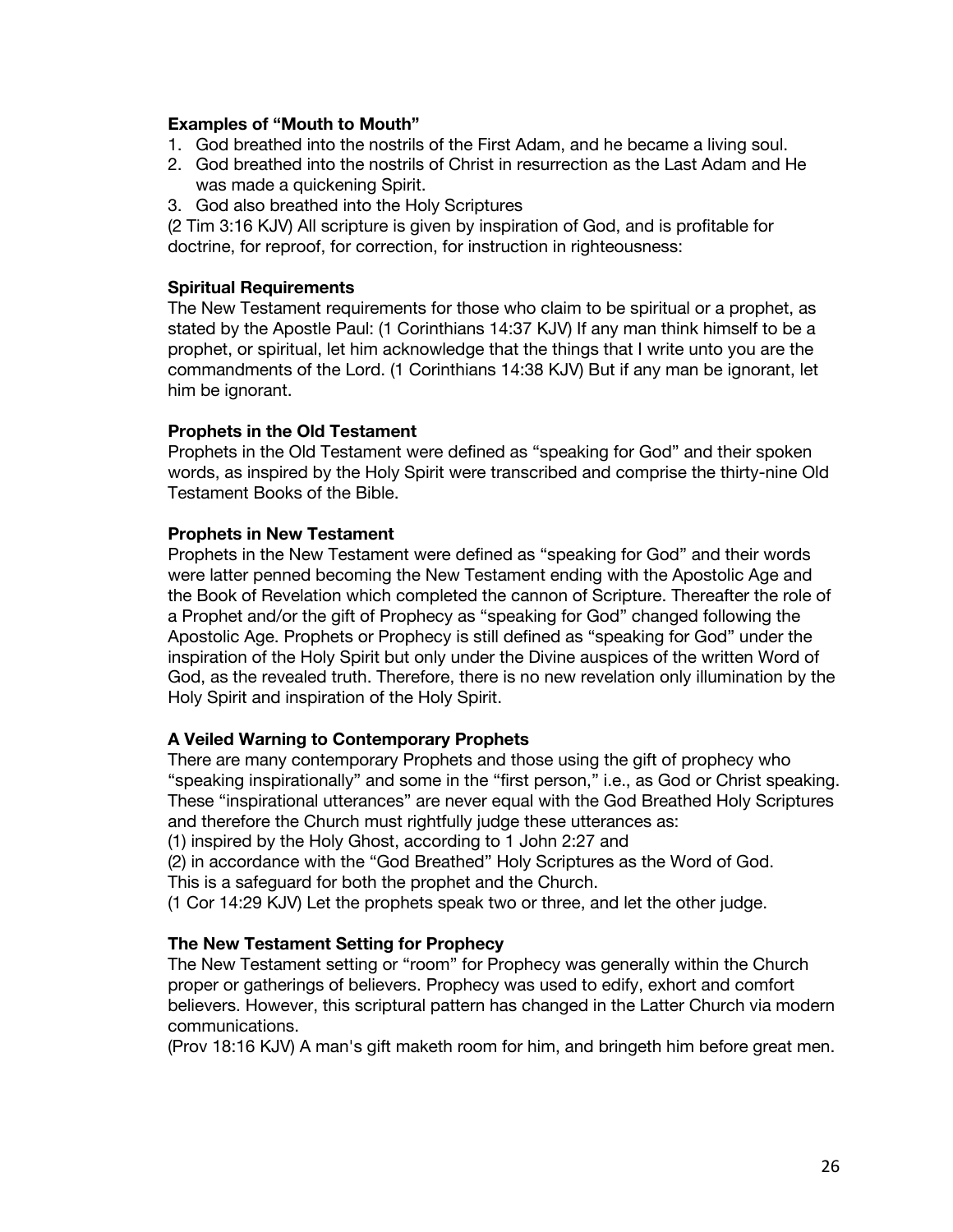#### **Personal Prophecy**

What about "personal prophecy?" We are witnessing a prolific increase of "personal prophecy" as a "personal word" to believers. This ministry is generally embraced in charismatic circles. The Pentecostal Churches have distanced themselves, as this practice in early days emerged during the "Latter Rain" Movement became fraught with problems. While we do not limit the Lord's ability to speak a personal word through prophecy, it remains the "exception and not the rule." We encourage believers to personally seek God's will for their lives through study of the "more sure word of prophecy" and being filled with the Spirit according to Acts 2:4. Thereafter a "personal word" becomes only a confirmation as measured against the Word of God and the anointing of the Holy Spirit. (Please refer to the account of Prophet Agabus in Acts 21:10-14.)

#### **The Apostle Paul's Determination**

1 Cor 2:2-5 KJV) For I determined not to know any thing among you, save Jesus Christ, and him crucified. And I was with you in weakness, and in fear, and in much trembling. And my speech and my preaching was not with enticing words of man's wisdom, but in demonstration of the Spirit and of power: That your faith should not stand in the wisdom of men, but in the power of God.

#### **What is "Seed Faith?"**

We will now examine "Word Faith" theology, as described above, and practiced by spiritual leaders in combination with "seed faith" which includes their followers. The principle of "seed faith" requires spiritual leaders to challenge their followers to plant a "seed faith" as a monetary gift to their ministry with promise that God will multiply a return on their investment. These practices have resulted in many spiritual leaders becoming very wealthy! To our knowledge there does not exist a reliable "case study" of individual followers and their personal experiences.

#### **"Make These Stones Bread!"**

The fallacy of this doctrine is the requirement placed on believers to "leverage" or quite literally "command and demand" that Christ fulfill His promises based on their planting of "seed faith." However, In Matt 4:1-4 Christ hungered and was tempted by the Devil to "command or demand" these stones be made bread. The Devil tempted Christ, as man to act independently of the Father by using His power as God, resulting in a spiritual fall.

#### **The Fall Out!**

What happens when a believer fails to experience the promised "wealth and health?" Often, they are chided by spiritual leaders for their unbelief. This is a prescription for "self-condemnation" and believers either "falling away" or losing their trust and fellowship with Christ. Many believers become troubled and seek spiritual counsel "outside their circles." We sincerely believe that "Word Faith" coupled with "Seed Faith" are clear aberrations of "sound doctrine" and find no basis in the "faith once delivered to the Church."

(Jude 1:3 KJV) Beloved, when I gave all diligence to write unto you of the common salvation, it was needful for me to write unto you, and exhort you that ye should earnestly contend for the faith which was once delivered unto the saints.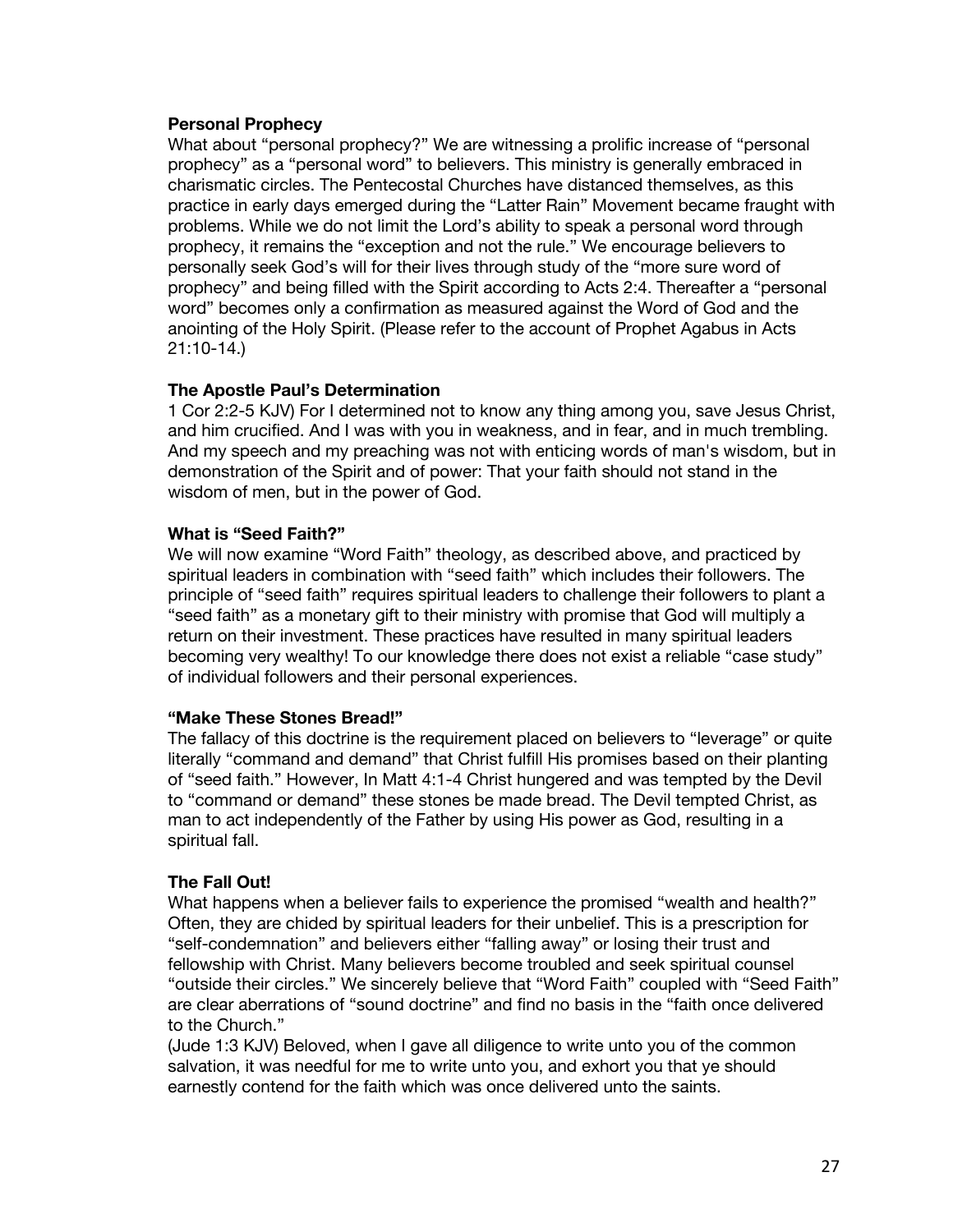#### **"Hidden Roots" Exposed!**

The origin of this twofold theology has deep and subtle "roots" which are traceable back to Lucifer who desired equality with God, as the creator. This is defined in scripture as the "mystery of iniquity" resulting in His spiritual fall and original sin. This is troubling and very difficult for spiritual leaders to discern and be willing to seek forgiveness and restoration. The spiritual harm to believers embracing this theology is also deeply troubling. Once exposed, it must be "rooted out" or this theology will continue to defile the Body of Christ as the Temple of God.

(1 Cor 3:17 KJV) If any man defile the temple of God, him shall God destroy; for the temple of God is holy, which temple ye are.

# § **The "Kingdom Now" Gospel**

**An Aberration - The "Kingdom Now" Gospel – "Three Strange Winds of Doctrine** "Kingdom Now" Theology is the consummation of the "Prosperity Gospel" plus "Word Faith Theology" coupled with "Seed Faith" comprising the three "strange winds" of doctrine besetting the Latter Church. We will comment latter on the origin of these doctrines.

#### **"Kingdom Now" Theology – The "Grand and Glorious Church"**

Many in the "Kingdom Now" Theology while holding for the rapture of the Church according to I Thessalonians 4:16-18 contend they will return and reign with Christ on the earth. We contend the Church is heavenly and will reign over the earth in a heavenly kingdom. Others hold the Church will remain on the earth and usher in the Millennial reign upon the earth before Christ's return to earth. However, both "camps" hold for a spiritual rise of the Latter Church through a supernatural move of the Holy Spirit becoming empowered and victorious as the visible "Grand and Glorious Church." Through this final move of the Holy Spirit, the Church will rise in great power taking dominion over the political, religious, and commercial systems. In this camp they believe they will remain and assist the Lord in ushering in the Millennial Kingdom upon the earth. Notwithstanding, the "Kingdom Now" theology, as emanating from the "three strange winds" places the Latter Church in great jeopardy and "peril" of missing the heavenly call for the Church. We are called to be the supernatural invisible church taking our victory in the heavenlies.

#### **"Kingdom Now" Theology Contradicts Apostasy of the "Last Days"**

The New Testament Epistles and Letters, without exception, are filled with dire warnings of the Church's "falling away" in the Last Days. These stressed "perilous times" and the need of spiritual restoration" in preparing the Latter Church to meet the Lord in the air then only by rank and order. We believe there will be many in the Church who be in the "blood washed multitude" of Revelation 7 who enter the "Tribulation Week" before they are readied to be "caught up" before the middle of week. Still others may "elect to endure until the end. "Therefore, we believe there must come "times of restoration" as "the seven good years" before the tribulation "seven evil years" according to Genesis 41. There will be a dispensational move of the Holy Spirit ("geshem" rain) on the Day of the Lord, as the Seventh Day and the Day of Christ, as the Third Day, wherein we are now standing. This final outpour in our day will be the "geshem" outpour. This includes a final dispensational move of the Holy Spirit, as the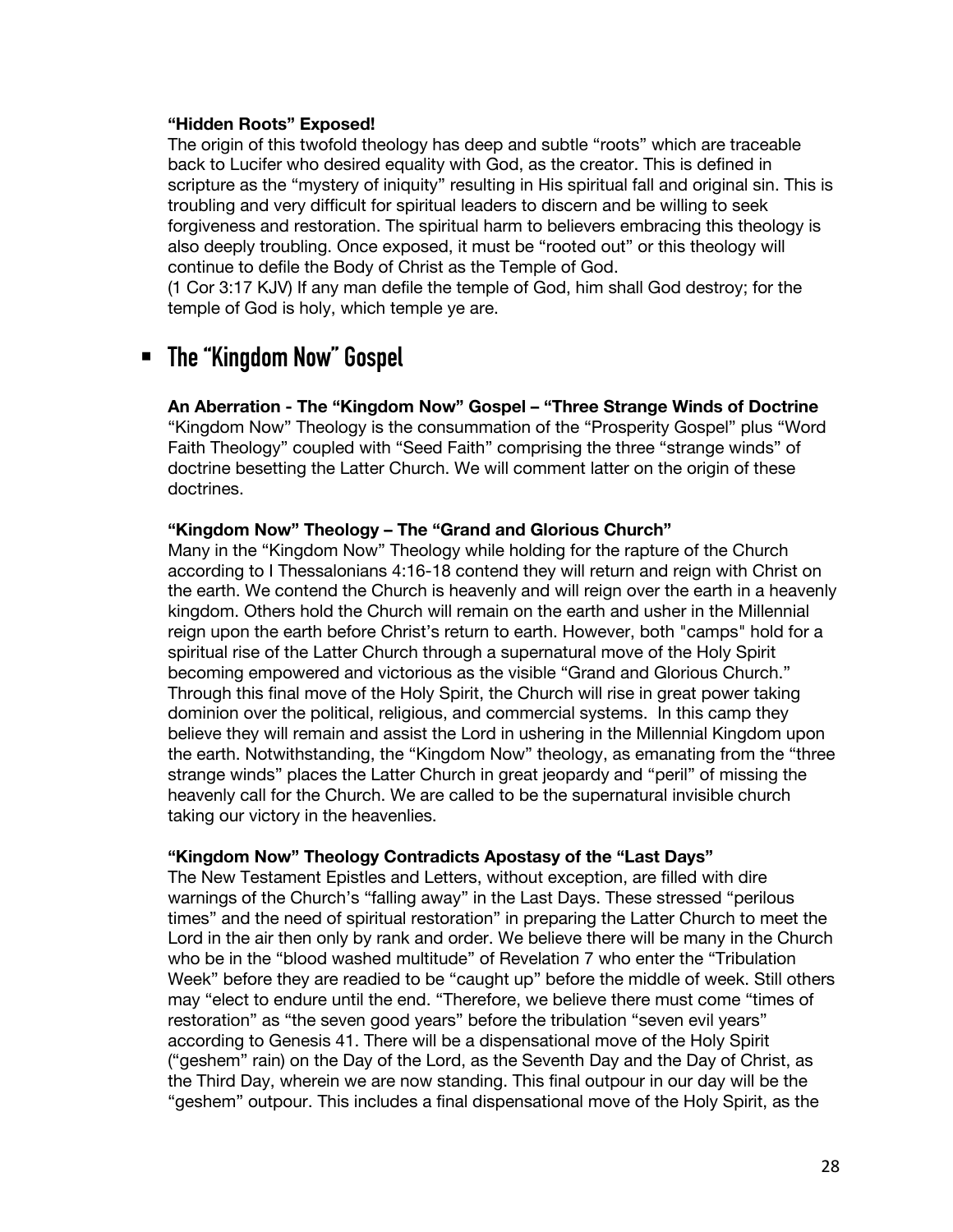"geshem" rain," according to Eph 1:10. See Special Study: **[Holy Spirit Rains Typology](https://graceassemblysandiego.info/wp-content/uploads/HolySpiritRainsTypology.pdf)** and **[Rainfall Holy Spirit](https://graceassemblysandiego.info/wp-content/uploads/RainfallHolySpiritopt.pdf)**.

This will be in concert with "Judgment beginning at the house of God according 1 Peter 4:17-19 and mirrored in Revelation 1, 2 &3. These times will restore the Church by rank and order as they respond and are willing to come out and separate themselves from the religious, political, and commercial systems according 2 Corinthians 6:14-18. During the final 42 months of the Tribulation Week, these systems will become "Babylon the Great" according to Revelation 17 & 18.

#### **The "Slippery Slope" of "Kingdom Now Theology"**

This "Kingdom Now" theology holds that the Church will become the "Grand and Glorious Church" prior to being "caught away" in the rapture. Others in "Kingdom Now" theology also believe the Church will become the "Grand and Glorious Church" upon the earth but will usher in the Millennial reign upon the earth. Under this theology a "climate change," as "the Days of Noah" and as "the Days of Lot" will rival the Lord's coming, i.e., ("Parousia,") or presence in the heavens. See Special Study Sevenfold Aspect of the Return of the Lord.

These times of "eating and drinking" and "planting and building" will cast a shadow of unbelief on the Lord's coming to receive His Church through the open door. An even longer shadow of unbelief will be cast by the rising of "Babylon" eventually becoming "Babylon the Great" the final 42 months of the Tribulation week. These times of great prosperity and climate of "all things continue" will become a great snare and temptation for the "waiting Church" to give up the "blessed hope." The spirit of "ecumenism" will prevail, teaching the Church will usher in the Kingdom of God on earth, as the Millennial Reign. This will merge with the rise "Mystery Babylon" in union with "Babylon the Great" in Revelation 17 & 18. Replacement or Covenant Theology will have "gained the day" by merging with Kingdom Now theology in ushering in a counterfeit Kingdom of our Lord Jesus Christ. The theme of this theology will emerge as "the fatherhood of God and brotherhood of man." The replacement of Israel's promised kingdom by the Church was completely refuted by the Apostle Paul, as the Chief Apostle of the Church in Romans Chapters 9-11. We rest our case!

#### **The Great Sin of "Golden Calf Worship" as Idolatry and "Roots" to Apostasy in the Church**

"Golden Calf worship" in Israel in the Old Testament was clearly idolatry and easy to discern as worshipping the visible image of the "Golden Calf." However, idolatry in the Church today, as Golden Calf worship is far more subtle than the worship of a visible image or idol. Therefore, idolatry in the Church must be defined before it can possibly be discerned as the visible headships of men and organizations of men. These have subtly replaced Christ, as the Head of His Church and replaced the invisible Church formed on the Day of Pentecost, as a "living breathing" organism. We know the headships of men threatened the spiritual order of the Early Church and were set in order doctrinally by the Apostle Paul, as a departure from the "sevenfold Unity of the Spirit" in Ephesians 4:3-6. See Special Study Fivefold Departure of the Church. However, gradually the headships of men and organization became accepted and considered necessary for the Church to function. Once spiritually discerned these practices became known as the "root" cause of the apostasy. Apostasy defines the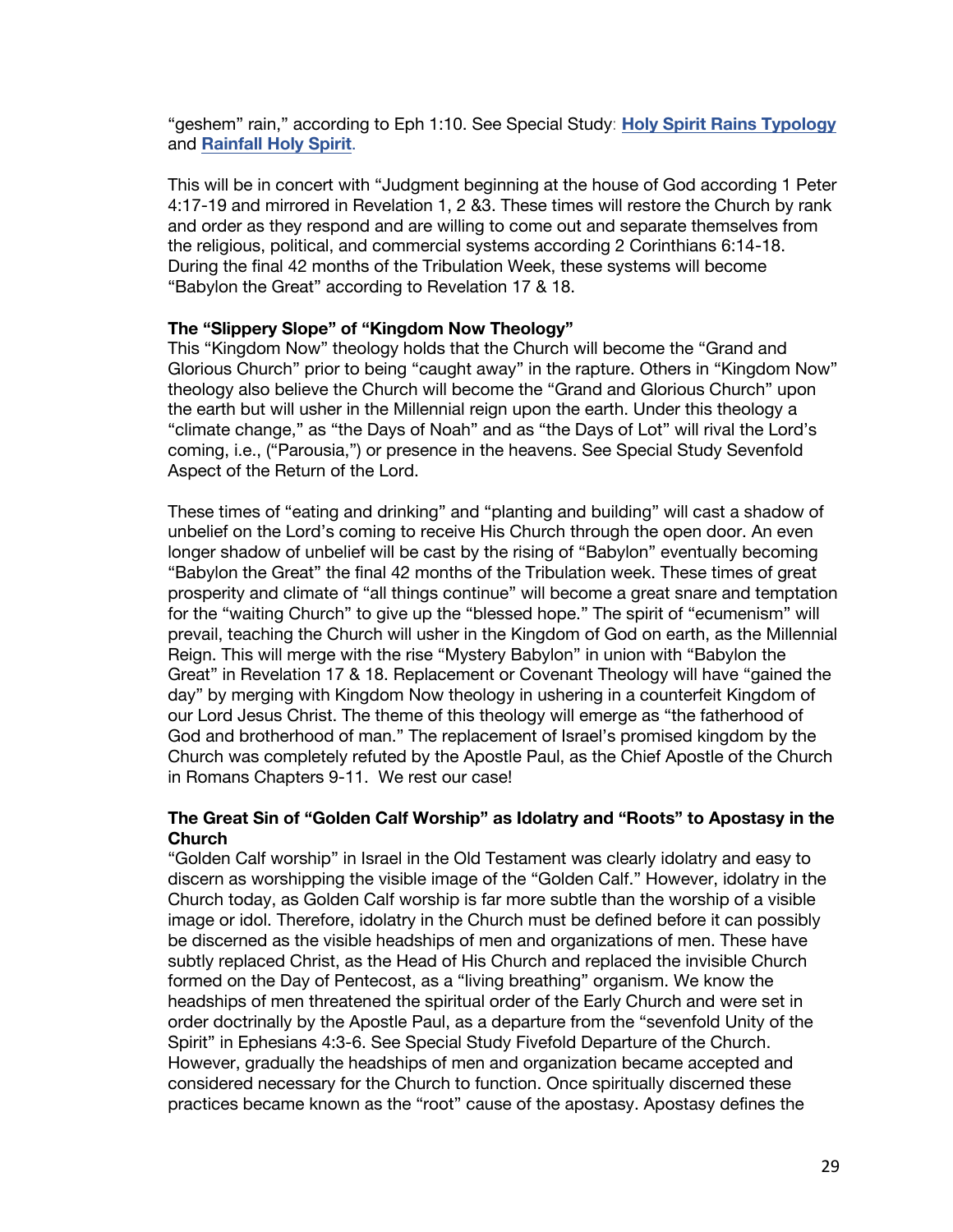Invisible Church once founded by grace through faith gradually falling into the Visible Church based on works and unbelief. This subtle replacement of the invisible by the visible is defined as "idolatry" and very troubling! In fact, Golden Calf worship was the "great sin" of idolatry in the camp of Israel and likewise the "great sin" of idolatry in the Church.

(Exo 32:30 KJV) And it came to pass on the morrow, that Moses said unto the people, Ye have sinned a great sin: and now I will go up unto the LORD; peradventure I shall make an atonement for your sin. (Exo 32:31 KJV) And Moses returned unto the LORD, and said, Oh, this people have sinned a great sin, and have made them gods of gold.

#### **The "Strange" Judgement of Golden Calf Worship in Israel**

The "strange" judgment by Moses of the Golden Calf worship in Israel is according to Exodus 32 & 33. In great anger, Moses threw the calf into the fire and stamped on it with his feet reducing it to "gold dust!" Afterward Moses in judgment strewed "gold dust" into the water from the rock and Israel was made to drink. Afterward Moses ascended into Mount Sinai to make intercession "forty days and forty nights" lest God consume the camp. Afterward Moses offered himself to be blotted out for the camp and his plea was heard by God. However, in remedial action, Moses descended back into the camp announced the "Glory of the Lord" was departing and Israel wept! Nevertheless, the "Tabernacle of Meeting" was moved far "outside the camp." This required Israel to journey far "outside the camp" or worship from their tent doors. This became the ultimate "strange judgment" for the "great sin" of the Golden Calf Worship which equates to "strange fire" defined in Leviticus Chapter 10. This failure by the Priesthood was using fire that was not taken from the Brazen Altar and therefore considered as "strange fire." In type and shadow this deviation allows the flesh to participate in worship. Will this "strange judgment" be repeated when Christ moves His presence outside the organized Church? (John 4:24 KJV) God is a Spirit: and they that worship him must worship him in spirit and in truth.

#### **How Idolatry in the Church Spawned the "Three Strange Winds of Doctrine"**

The divine judgment through Moses of Golden Calf Worship in Israel is graphically described in Exodus 32 and Duet. 9. This judgment resulted in "gold dust" being strewn in the water from the "Rock" and Israel made to drink resulting in a final judgment of the 'Camp" according to Exodus 32 & 33. This was a "strange act" by Moses, as a type of Christ, in visiting the Latter Church. The timeframe for this visitation was likely when Israel's national restoration took place in 1948 and the recapturing of Jerusalem in 1967, ending the "times of Gentiles" according to Luke 21:24. *See Special Study:* **Times of [the Gentiles.](https://graceassemblysandiego.info/wp-content/uploads/TimesoftheGentilesopt.pdf)** This was also the "third day" millennial day on the Jewish calendar in Hosea 6:1-3."

#### *See Special Study:* **[Millennial](https://graceassemblysandiego.info/wp-content/uploads/MillennialDayPrincipleopt.pdf) Day Principle**

This may coincide with the final warning by the Apostle Paul in 2 Timothy 4:1-4 of a "set time" (G Kiaros) in which the Church will no longer endure sound doctrine but will heap to themselves teachers have "itching ears." Will this end in judgment at the house of God according to I Peter 4:17-18 and Revelations 1,2 & 3?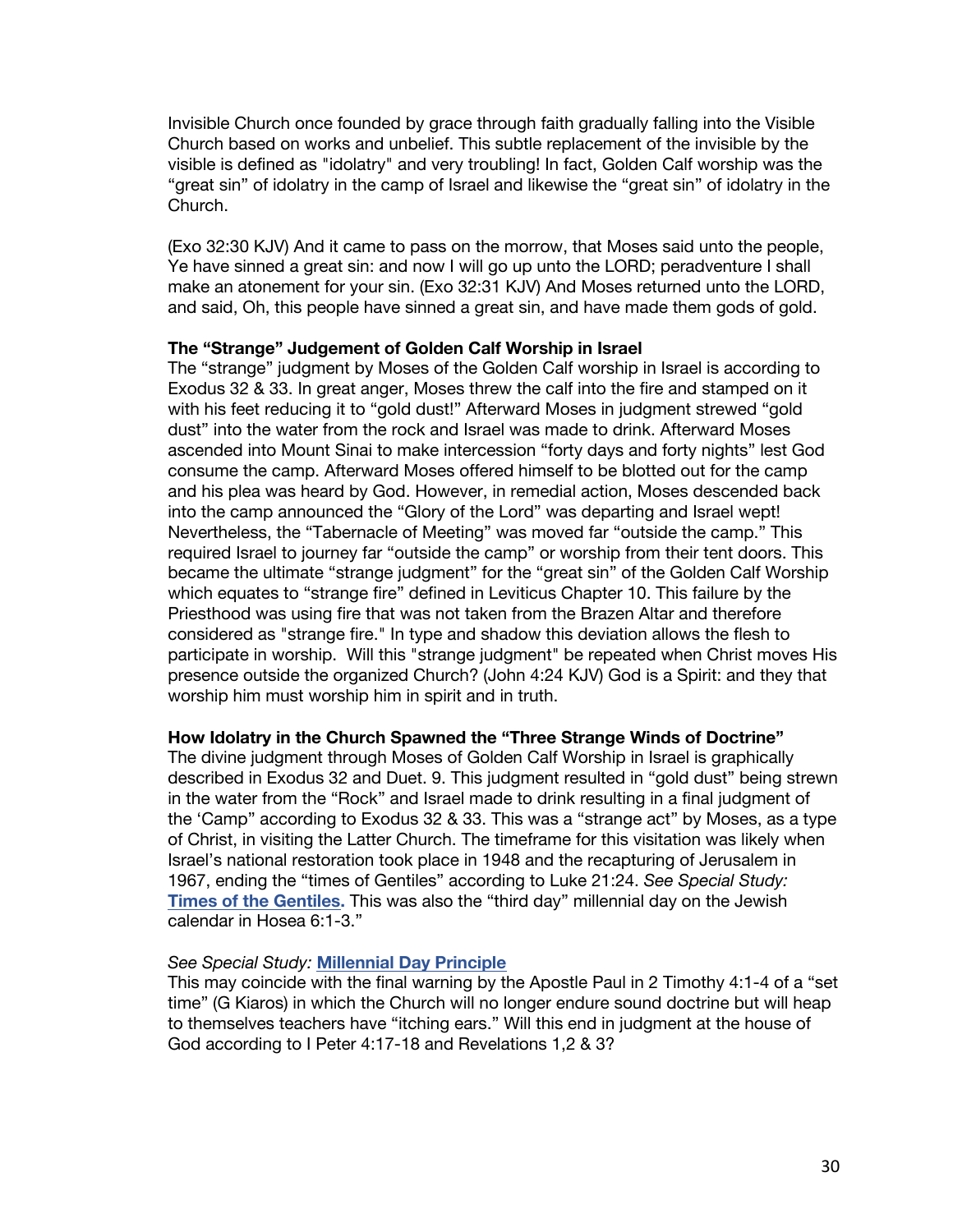#### **Three "Strange Winds" Kindling "Strange Fire"**

(1) The Prosperity Gospel (2) Word Faith Doctrine (3) The Kingdom Now Theology

The above "timeframe" coincides with the "rustling" of three "strange winds" of doctrine in the mulberry trees kindling worship as "strange fire." These "strange winds" emanated from the "gold dust" strewn in the water of the Holy Spirit, as "strange judgment." These "strange winds" beset the Latter Church with occupation with gifts, healings, manifestations and signs and wonders rather than with the Lord Himself and "looking up" for their redemption. This is a departure from "more sure word of prophecy." In the above time period, there were also reports of actual "gold dust" revivals within some charismatic circles.

#### **These "Strange Winds" Threatening "Shipwreck of the Faith"**

These "strange winds," were deviously designed to "divert," "subvert" and "pervert" the doctrine of the "blessed hope" and derail the Church from "looking up" for their redemption according to I Thessalonians 4:16-18. There can be no doubt these doctrines were "cunningly devised fables," cleverly woven together as a plot seeking the demise of the "Latter Church" in making "shipwreck of the faith." See Pastors' Page Acts 27 Storm.

#### **Spiritual Watchmen, What of the Night?**

Where are the spiritual watchmen in sounding an alarm of these "perilous times" and the danger of missing the "open door" of escape out of this world? Remember the Lord, as the "Good Shepherd" "died for the sheep and as the "Great Shepherd" he has "cried" over them during the last 2000 years. Now He will be returning as the "Chief Shepherd" searching for His "blood bought" sheep and requiring them at the hands of spiritual under-shepherds in order to lead them out of this dark realm.

#### **The "Strange Trial"**

The warning of the "strange trial" in 1 Peter 4:12 is linked with 1 Peter 4:17-18, as judgment beginning at the house of God. This may well be linked with the Corona virus pandemic that emerged in the spring of 2020, as a "strange trial!" We may be in the "timeframe of judgment beginning at the house of God for entertaining the "strange winds" of doctrine that kindled "strange fire," as worship. This judgment is also described in Revelation 1, 2 & 3, as occurring on the Day of Lord and Day of Christ. *See Pastors' Page:* **[Strange Trail Vs Seven Good Years](https://graceassemblysandiego.info/strange-trial-vs-seven-good-years-3/)**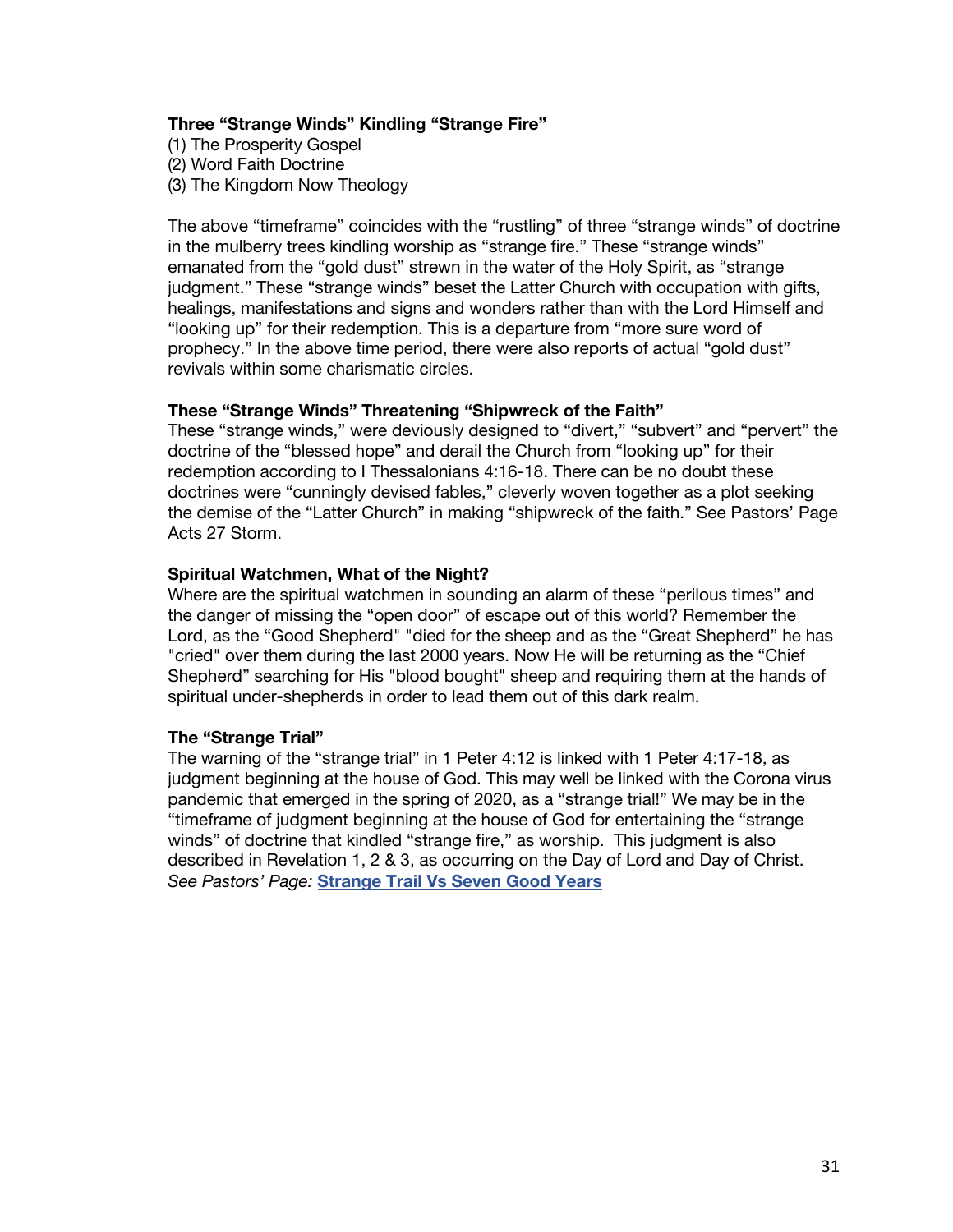# <span id="page-31-0"></span>**Conclusion – Our Statement of Faith**

#### **The Light of the Gospel and Light of the Blessed Hope is Going Out**

We are in "Perilous Times!"

(2 Timothy 3:1) This know also, that in the last days perilous times shall come. (Matt 25:8 KJV) And the foolish said unto the wise, Give us of your oil; for our lamps are gone (going) out.

(Luke 18:8) I tell you that he will avenge them speedily. Nevertheless when the Son of man cometh, shall he find faith on the earth?

#### **A Summary of the Apostasy and Spiritual Fall of the Invisible Church from Heavenly Places**

The "spiritual fall" of the Church, as the "Invisible Church" seated in heavenly places, according to Ephesians 1:3 was plotted and gradually accomplished through the subtlety and wisdom of the Ancient Serpent, Lucifer/Satan.

(Isa 14:12 KJV) How art thou fallen from heaven!

He gradually undermined the revelation of the **[Twelve Mysteries of God](https://graceassemblysandiego.info/wp-content/uploads/TwelveMysteriesofGod.pdf)** as "once delivered" to the Church by the Apostle Paul and the Apostle John. The Twelve Mysteries under-gird the "Invisible Church," as heavenly and built with eternal materials, "gold", "silver" and "precious stones."

(1 Cor 3:10 KJV) According to the grace of God which is given unto me, as a wise masterbuilder, I have laid the foundation, and another buildeth thereon. But let every man take heed how he buildeth thereupon.

#### **The Gradual Fall of the Invisible Church into the Visible Church**

The gradual "spiritual fall" of the Invisible Church into the Visible Church through "seven stages" of apostasy has covered the Church Age. *See Special Study:* **[Seven Steps of](https://graceassemblysandiego.info/wp-content/uploads/SevenStepsofApostasyopt.pdf)  [Apostasy](https://graceassemblysandiego.info/wp-content/uploads/SevenStepsofApostasyopt.pdf).** The Early Church, as the "green tree" has slowly evolved into the "dry tree, as the "Latter Church" How did this happen? We previously examined the "Twelve Strange Winds" besetting the Church and defined them as 'Leaven," "Deviations," "Fables" and "Aberrations" that have subtly moved the Church from "sound doctrine" and the "faith once delivered" while spiritual watchmen slept!

#### **The "Last Days" and "Perilous Times" (2 Tim 3:1 KJV)**

The times will prove "perilous" for many, as we enter into the "last days" in which the Lord promised to return and receive His Church. Sadly, the "spiritual fall" described above will become imperceptible to those choosing to remain within the system. They will not be able to discern the absence of the Lord's presence and that He has departed the system only to be found "outside the camp," the "gates" and "city." Who will be willing to come out and "bear His reproach?"

(Heb 13:10-14 KJV) We have an altar, whereof they have no right to eat which serve the tabernacle. For the bodies of those beasts, whose blood is brought into the sanctuary by the high priest for sin, are burned without the camp. Wherefore Jesus also, that he might sanctify the people with his own blood, suffered without the gate. Let us go forth therefore unto him without the camp, bearing his reproach. For here have we no continuing city, but we seek one to come.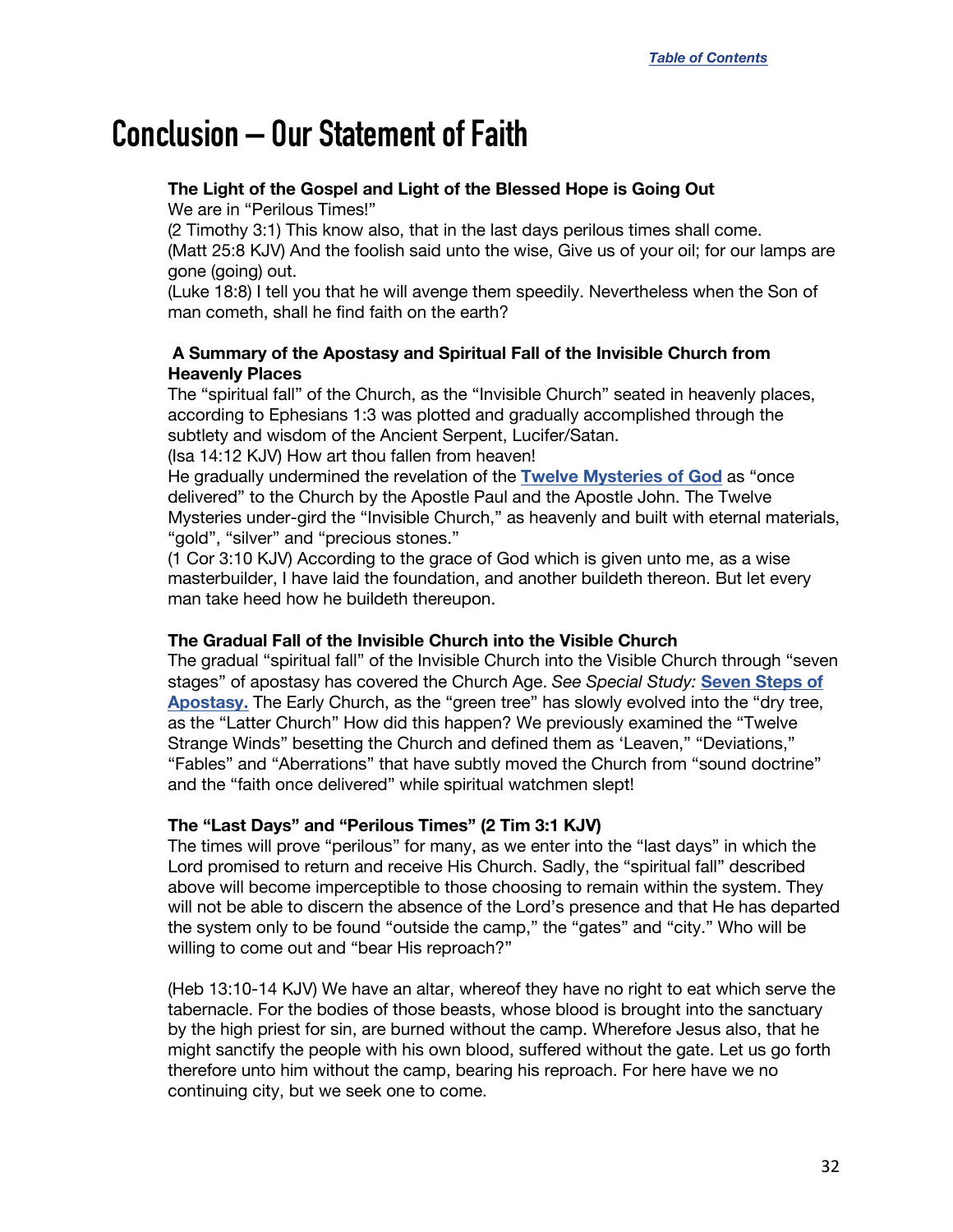Jesus is Calling "Come out Unto Me and I will give you Rest" (Rev 3:20 KJV) Behold, I stand at the door, and knock: if any man hear my voice, and open the door, I will come in to him, and will sup with him, and he with me.

#### **Will there be "Times of Restoration"?**

Yes! There will be "times of restoration" of the Latter Church foreshadowed as the "seven good years" before the "seven evil years" in Genesis 41. This will coincide with the Dispensation of the "Fullness of Times" in Ephesians 1:10, i.e., as the "Fullness of the Gentiles" and the "Fullness of Israel." *See Special Studies:* **Spirit [Storm](https://graceassemblysandiego.info/wp-content/uploads/SpiritStorm.pdf)** and *[Seven](https://graceassemblysandiego.info/wp-content/uploads/SevenGoodYearsandSevenEvilYears.pdf) Good [Years](https://graceassemblysandiego.info/wp-content/uploads/SevenGoodYearsandSevenEvilYears.pdf).* 

#### **The Lord's Final Visitation**

The Lord will make a final visitation to the Church through the Holy Spirit "geshem shower," howbeit from "outside the camp" of the organized Church which have become "broken cisterns" foreshadowed in Jeremiah 2:13. His stance is also mirrored in Revelations 3:20, as the Lord standing outside the door, not only of the organized system from whence He will knock on the heart's door of every believer seeking fellowship.

#### **Where are We Standing?**

Believers will need to grasp that the Lord is already in the process of returning, as recorded in Revelation 1:7 "Behold He Cometh!" *See Special Study:* **[Progressive Coming of the Lord](https://graceassemblysandiego.info/wp-content/uploads/ProgressiveComingoftheLordopt.pdf)**

He is present on the Day of the Lord, as the "Great I Am" according to Revelation 1:10 when John turns to behold Him as the Son of Man ushering in the Day of Christ, breaking in the heavens according to Revelations 1:13. See Pastors' Page Standing and Turning with the Apostle John. The Lord will shortly begin His "short work" (Romans 9:28) in preparing believers to be received in fellowship in order to meet Him in the air. This will necessitate the time (G - kiaros) when judgment must begin at the house of God according to I Peter 4:17-18 and Rev. 1, 2 & 3.

**Set Time: A Proper Time** - (1 Pet 4:17) "For the time is come that judgment must begin at the house of God: and if it first begin at us, what shall the end be of them that obey not the gospel of God?"

*Time:* (G)2540. kairos, kahee-ros'; of uncert. affin.; an occasion, i.e., set, or proper time. (Please read Eccl 3:16,17.)

(Heb 13:13 KJV) Let us go forth therefore unto him without the camp, bearing his reproach. (1 Cor 16:22 KJV) If any man love not the Lord Jesus Christ, let him be Anathema Maranatha.

*Anathema,* an-ath'-em-ah; from G394; a (religious) ban or (concr.) excommunicated (thing or person): --accursed, anathema, curse, X great.